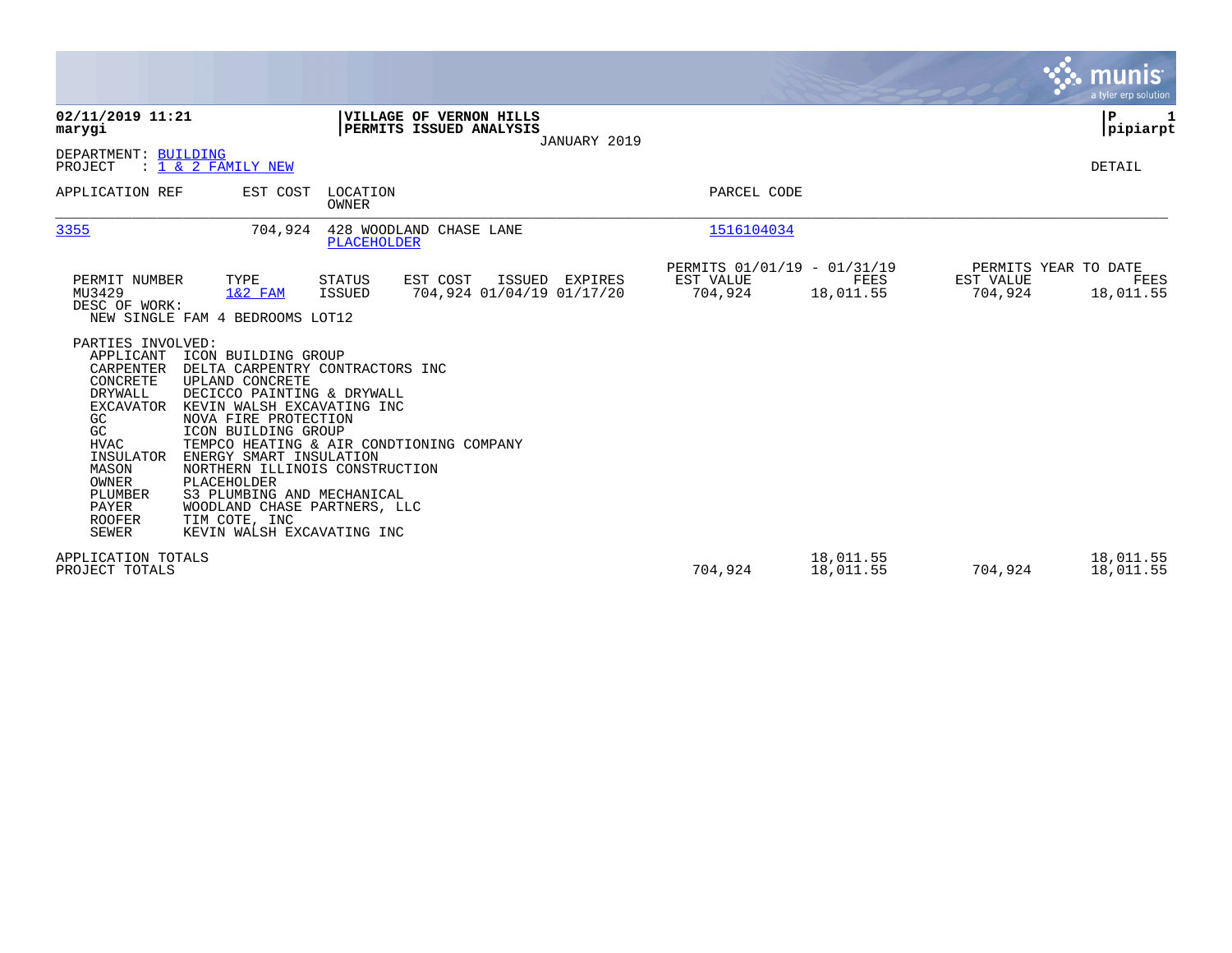|                                                                                                                                                     |                                                                                                                                                                                                                                                                                                                    |                                                                                         |                                                                 |                         | munis<br>a tyler erp solution                                                       |
|-----------------------------------------------------------------------------------------------------------------------------------------------------|--------------------------------------------------------------------------------------------------------------------------------------------------------------------------------------------------------------------------------------------------------------------------------------------------------------------|-----------------------------------------------------------------------------------------|-----------------------------------------------------------------|-------------------------|-------------------------------------------------------------------------------------|
| 02/11/2019 11:21<br>marygi                                                                                                                          |                                                                                                                                                                                                                                                                                                                    | VILLAGE OF VERNON HILLS<br>PERMITS ISSUED ANALYSIS<br>JANUARY 2019                      |                                                                 |                         | P<br>2<br> pipiarpt                                                                 |
| DEPARTMENT: BUILDING<br>PROJECT                                                                                                                     | : COMMERCIAL ALTERATION                                                                                                                                                                                                                                                                                            |                                                                                         |                                                                 |                         | <b>DETAIL</b>                                                                       |
| APPLICATION REF                                                                                                                                     | EST COST<br>LOCATION<br>OWNER                                                                                                                                                                                                                                                                                      |                                                                                         | PARCEL CODE                                                     |                         |                                                                                     |
| 1813                                                                                                                                                | 475,665                                                                                                                                                                                                                                                                                                            | 225 NORTH MILWAUKEE AVE<br>EVANSTON NORTHWESTERN HEALTHCARE CORP                        | 1503301045                                                      |                         |                                                                                     |
| PERMIT NUMBER<br>MU3419<br>MU3432<br>DESC OF WORK:<br>INTERIOR REMODEL                                                                              | TYPE<br><b>STATUS</b><br>CO NO FEE<br>COMPLT<br>COM ALT<br>COMPLT                                                                                                                                                                                                                                                  | EST COST<br>ISSUED<br>EXPIRES<br>220,665 01/02/19 01/02/20<br>475,665 01/04/19 01/04/20 | PERMITS 01/01/19 - 01/31/19<br>EST VALUE<br>$\Omega$<br>475,665 | FEES<br>.00<br>4,756.65 | PERMITS YEAR TO DATE<br>EST VALUE<br>FEES<br>$\Omega$<br>.00<br>4,756.65<br>475,665 |
| PARTIES INVOLVED:<br>APPLICANT<br>CARPENTER<br>DRYWALL<br>GC.<br><b>HVAC</b><br>OCCUPANT<br>OWNER<br>PLUMBER<br>PAYER                               | CUSTOM CONTRACTING LTD<br>CUSTOM CONTRACTING LTD<br>CUSTOM CONTRACTING LTD<br>ELECTRICIA BLACKHAWK ELECTRICAL CONSTRUCTION<br>CUSTOM CONTRACTING LTD<br>HILL MECHANICAL CORP<br>NORTH SHORE UNIVERSITY HEALTH SYSTEM<br>EVANSTON NORTHWESTERN HEALTHCARE CORP<br>MARTIN PETERSEN COMPANY<br>CUSTOM CONTRACTING LTD |                                                                                         |                                                                 |                         |                                                                                     |
| APPLICATION TOTALS                                                                                                                                  |                                                                                                                                                                                                                                                                                                                    |                                                                                         |                                                                 | 4,756.65                | 4,756.65                                                                            |
| 1883                                                                                                                                                | 25,000<br>903 HAWTHORN CTR<br><u>CENTENNIAL</u>                                                                                                                                                                                                                                                                    |                                                                                         | 1133401086                                                      |                         |                                                                                     |
| PERMIT NUMBER<br>MU3463<br>DESC OF WORK:<br>COMMERCIAL ALTERATION - SHEE GOO                                                                        | TYPE<br><b>STATUS</b><br>CO NO FEE<br>COMPLT                                                                                                                                                                                                                                                                       | EST COST<br>ISSUED EXPIRES<br>25,000 01/18/19 01/18/20                                  | PERMITS 01/01/19 - 01/31/19<br>EST VALUE<br>$\Omega$            | FEES<br>.00             | PERMITS YEAR TO DATE<br>EST VALUE<br>FEES<br>0<br>.00                               |
| PARTIES INVOLVED:<br>APPLICANT<br>SHEE GOO<br>ELECTRICIA UMBDENSTOCK ELECTRIC<br>GC.<br><b>OCCUPANT</b><br>SHEE GOO<br>OWNER<br>CENTENNIAL<br>PAYER | SHAY CONSTRUCTION<br>DESIGN AND BUILD BY CONTI INC                                                                                                                                                                                                                                                                 |                                                                                         |                                                                 |                         |                                                                                     |
| APPLICATION TOTALS                                                                                                                                  |                                                                                                                                                                                                                                                                                                                    |                                                                                         |                                                                 | .00                     | .00                                                                                 |
| 2903                                                                                                                                                | 382,000                                                                                                                                                                                                                                                                                                            | 544 LAKEVIEW PARKWAY 201<br>COLLIERS INTERNATIONAL                                      | 1504202152                                                      |                         |                                                                                     |
| PERMIT NUMBER<br>MU3426<br>DESC OF WORK:<br>BUILD OUT: WONDERLIC                                                                                    | TYPE<br><b>STATUS</b><br>CO NO FEE<br>COMPLT                                                                                                                                                                                                                                                                       | EST COST<br>ISSUED EXPIRES<br>382,000 01/03/19 01/04/20                                 | PERMITS 01/01/19 - 01/31/19<br>EST VALUE<br>$\Omega$            | FEES<br>.00             | PERMITS YEAR TO DATE<br>EST VALUE<br>FEES<br>0<br>.00                               |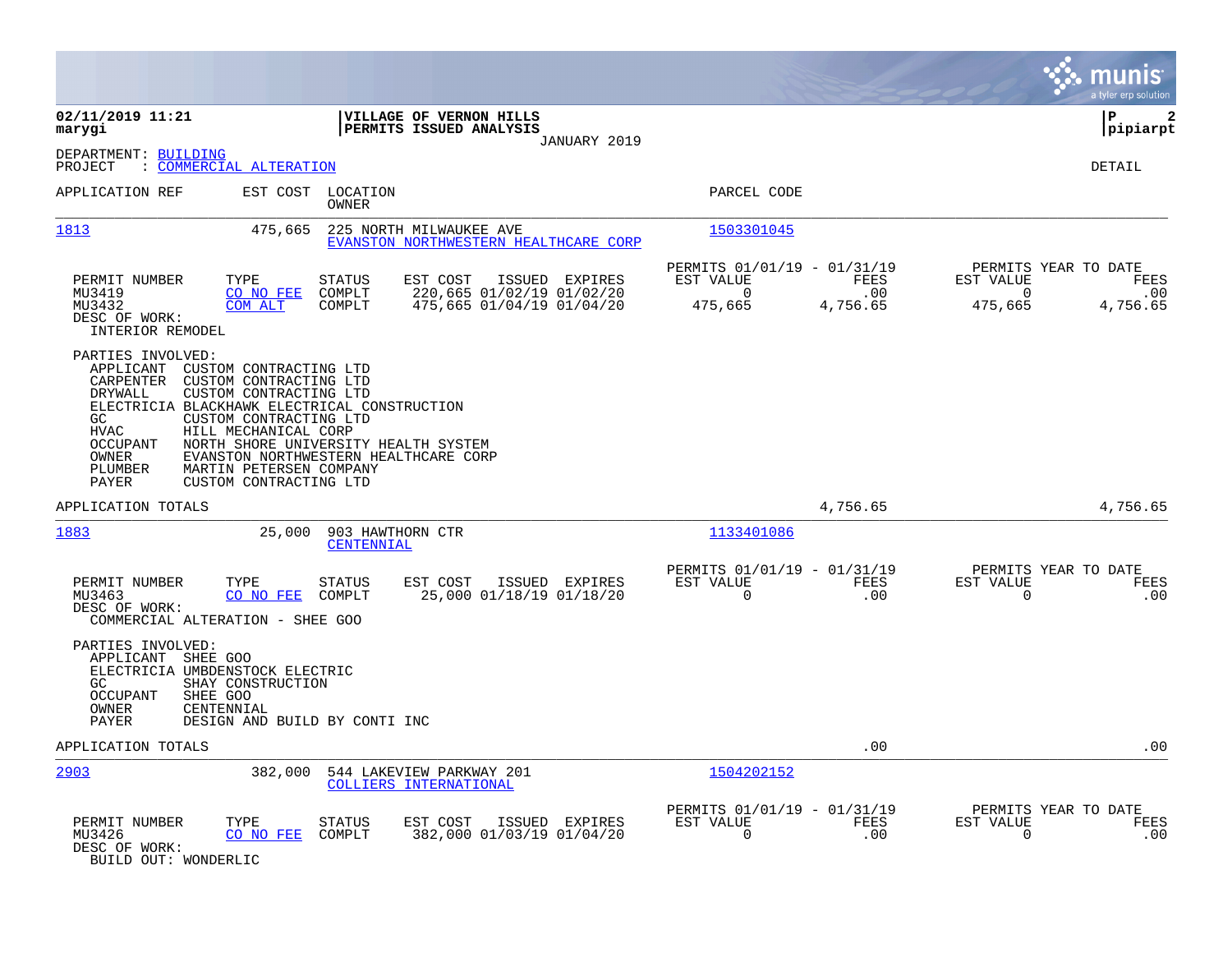|                                                                                                                                                       |                                                                                                                                             |                            |                                                           |                |                                                     |                  |                      | munis<br>a tyler erp solution            |
|-------------------------------------------------------------------------------------------------------------------------------------------------------|---------------------------------------------------------------------------------------------------------------------------------------------|----------------------------|-----------------------------------------------------------|----------------|-----------------------------------------------------|------------------|----------------------|------------------------------------------|
| 02/11/2019 11:21<br>marygi                                                                                                                            |                                                                                                                                             |                            | VILLAGE OF VERNON HILLS<br>PERMITS ISSUED ANALYSIS        |                |                                                     |                  |                      | l P<br>3<br> pipiarpt                    |
|                                                                                                                                                       |                                                                                                                                             |                            |                                                           | JANUARY 2019   |                                                     |                  |                      |                                          |
| DEPARTMENT: BUILDING<br>: COMMERCIAL ALTERATION<br>PROJECT                                                                                            |                                                                                                                                             |                            |                                                           |                |                                                     |                  |                      | DETAIL                                   |
| APPLICATION REF<br>PARTIES INVOLVED:                                                                                                                  |                                                                                                                                             | EST COST LOCATION<br>OWNER |                                                           |                | PARCEL CODE                                         |                  |                      |                                          |
| APPLICANT<br>DRYWALL<br>ELECTRICIA MOHAWK ELECTRIC<br>GC<br>HVAC<br>OCCUPANT<br>WONDERLIC<br>OWNER<br>PLUMBER                                         | PRINCIPLE CONSTRUCTION<br>COMMCON OF ILLINOIS<br>PRINCIPLE CONSTRUCTION<br>MK INDUSTRIES, INC<br>COLLIERS INTERNATIONAL<br>HAYES INDUSTRIES |                            |                                                           |                |                                                     |                  |                      |                                          |
| PAYER                                                                                                                                                 | PRINCIPLE CONSTRUCTION                                                                                                                      |                            |                                                           |                |                                                     |                  |                      |                                          |
| APPLICATION TOTALS                                                                                                                                    |                                                                                                                                             |                            |                                                           |                |                                                     | .00              |                      | .00                                      |
| 3339                                                                                                                                                  | 150,000                                                                                                                                     |                            | 700 NORTH DEERPATH DR<br>EQUITRUST LIFE INSURANCE COMPANY |                | 1505211002                                          |                  |                      |                                          |
|                                                                                                                                                       |                                                                                                                                             |                            |                                                           |                | PERMITS 01/01/19 - 01/31/19                         |                  |                      | PERMITS YEAR TO DATE                     |
| PERMIT NUMBER<br>MU3428<br>DESC OF WORK:<br>EXPAND INTO ADJACENT SPACE                                                                                | TYPE<br>COM ALT                                                                                                                             | <b>STATUS</b><br>ISSUED    | EST COST<br>150,000 01/04/19 01/04/20                     | ISSUED EXPIRES | EST VALUE<br>150,000                                | FEES<br>1,700.00 | EST VALUE<br>150,000 | FEES<br>1,700.00                         |
| PARTIES INVOLVED:<br>APPLICANT<br>CARPENTER<br>NEW GEN<br>DRYWALL<br>NEW GEN<br>ELECTRICIA WATSON ELECTRIC<br>GC<br><b>OCCUPANT</b><br>OWNER<br>PAYER | INTERWORK ARCHITECTS<br>KEELEY CONSTRUCTION<br>SYMPHONY CLINICAL RESEARCH<br>EQUITRUST LIFE INSURANCE COMPANY<br>INTERWORK ARCHITECTS       |                            |                                                           |                |                                                     |                  |                      |                                          |
| APPLICATION TOTALS                                                                                                                                    |                                                                                                                                             |                            |                                                           |                |                                                     | 1,700.00         |                      | 1,700.00                                 |
| 3364                                                                                                                                                  | 100,000                                                                                                                                     | ESS PRISA II LLC           | 325 NORTH MILWAUKEE AVE 200                               |                | 1503301030                                          |                  |                      |                                          |
| PERMIT NUMBER<br>MU3470<br>DESC OF WORK:<br>INTERIOR PARTITION & FINISHES REMODEL                                                                     | TYPE<br><b>COM ALT</b>                                                                                                                      | <b>STATUS</b><br>ISSUED    | EST COST<br>100,000 01/28/19 01/28/20                     | ISSUED EXPIRES | PERMITS 01/01/19 - 01/31/19<br>EST VALUE<br>100,000 | FEES<br>1,200.00 | EST VALUE<br>100,000 | PERMITS YEAR TO DATE<br>FEES<br>1,200.00 |
| PARTIES INVOLVED:<br>APPLICANT THE ARCHITECTS PARTNERSHIP<br>ELECTRICIA PALOS ELECTRIC CO<br>GC<br>OCCUPANT<br>OWNER<br>PAYER<br>PAYER                | R. CARLSON AND SONS<br>CHASE BANK<br>ESS PRISA II LLC<br>THE ARCHITECTS PARTNERSHIP<br>R. CARLSON AND SONS                                  |                            |                                                           |                |                                                     |                  |                      |                                          |

**Contract**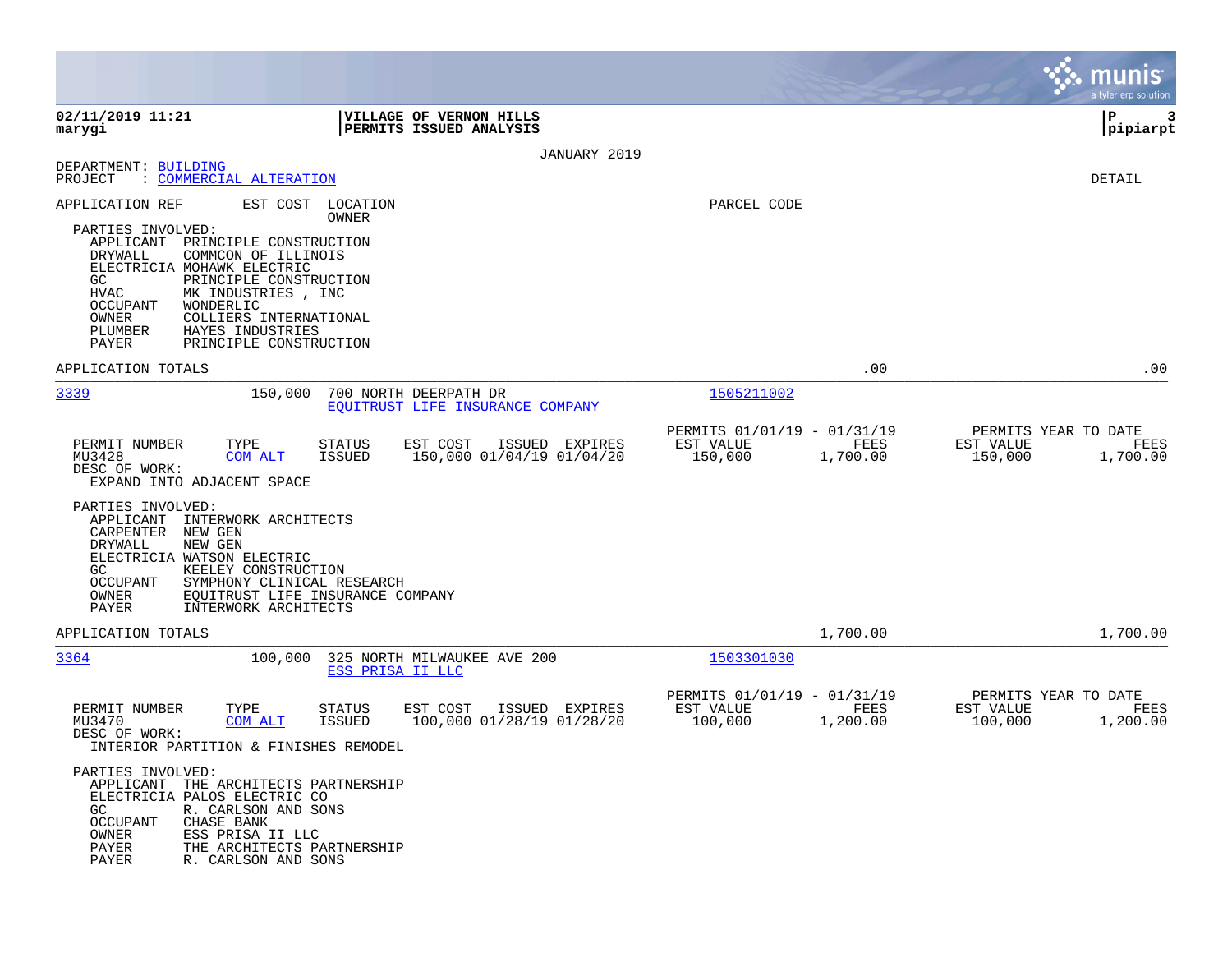|                                                                                                                                                                                                                                                                   |                                                                     | munis<br>a tyler erp solution                                |
|-------------------------------------------------------------------------------------------------------------------------------------------------------------------------------------------------------------------------------------------------------------------|---------------------------------------------------------------------|--------------------------------------------------------------|
| 02/11/2019 11:21<br>VILLAGE OF VERNON HILLS<br>PERMITS ISSUED ANALYSIS<br>marygi<br>JANUARY 2019                                                                                                                                                                  |                                                                     | P<br> pipiarpt                                               |
| DEPARTMENT: BUILDING<br>PROJECT<br>: COMMERCIAL ALTERATION                                                                                                                                                                                                        |                                                                     | DETAIL                                                       |
| APPLICATION REF<br>EST COST<br>LOCATION<br><b>OWNER</b>                                                                                                                                                                                                           | PARCEL CODE                                                         |                                                              |
| APPLICATION TOTALS                                                                                                                                                                                                                                                | 1,200.00                                                            | 1,200.00                                                     |
| 3367<br>7,000<br>10 WEST PHILLIP RD<br>METRO SOUARE ONE LLC                                                                                                                                                                                                       | 1505201007                                                          |                                                              |
| PERMIT NUMBER<br>TYPE<br><b>STATUS</b><br>EST COST<br>ISSUED<br>EXPIRES<br>7,000 01/02/19 01/02/20<br>MU3417<br>ISSUED<br>COM ALT<br>DESC OF WORK:<br>EXPAND SUITE 103 INTO 102                                                                                   | PERMITS 01/01/19 - 01/31/19<br>EST VALUE<br>FEES<br>7,000<br>275.00 | PERMITS YEAR TO DATE<br>EST VALUE<br>FEES<br>275.00<br>7,000 |
| PARTIES INVOLVED:<br>APPLICANT<br>JL FABIAN & ASSOC<br>ELECTRICIA ADICORP ELECTRIC INC<br>METRO SQUARE ONE LLC<br>GC.<br>OCCUPANT<br>CARRIE CICCIU- SINGER PT INC<br>OWNER<br>METRO SOUARE ONE LLC<br>PAYER<br>JL FABIAN & ASSOC<br>PAYER<br>METRO SQUARE ONE LLC |                                                                     |                                                              |
| APPLICATION TOTALS<br>PROJECT TOTALS                                                                                                                                                                                                                              | 275.00<br>732,665<br>7,931.65                                       | 275.00<br>7,931.65<br>732,665                                |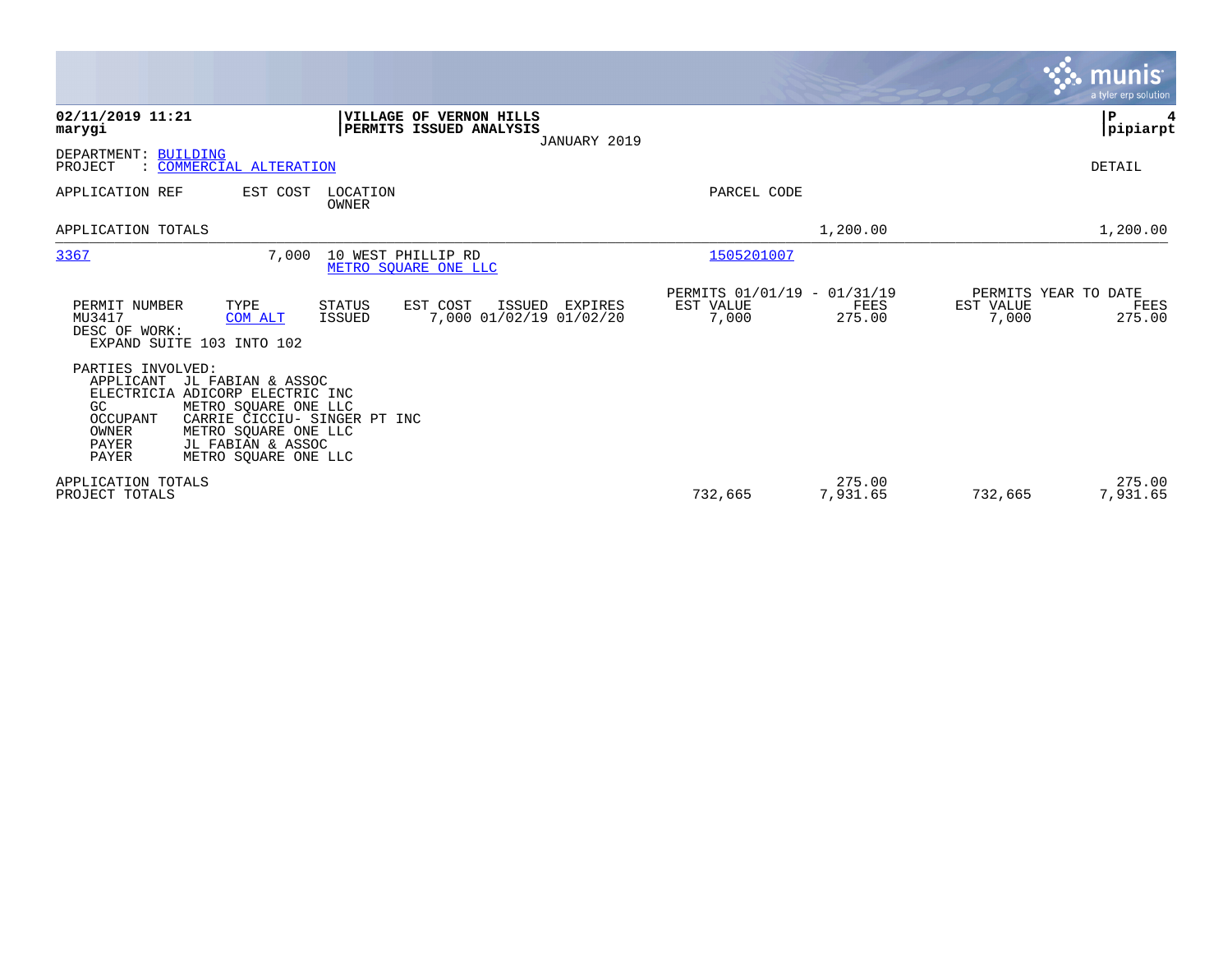|                                                                                                                                                                                                                                                                                                                                                                                                                                                                                                                                                                                                                                                                                                                                                                                  |                                               |                                                       |                        |                                                | munis<br>a tyler erp solution |
|----------------------------------------------------------------------------------------------------------------------------------------------------------------------------------------------------------------------------------------------------------------------------------------------------------------------------------------------------------------------------------------------------------------------------------------------------------------------------------------------------------------------------------------------------------------------------------------------------------------------------------------------------------------------------------------------------------------------------------------------------------------------------------|-----------------------------------------------|-------------------------------------------------------|------------------------|------------------------------------------------|-------------------------------|
| 02/11/2019 11:21<br>VILLAGE OF VERNON HILLS<br>PERMITS ISSUED ANALYSIS<br>marygi                                                                                                                                                                                                                                                                                                                                                                                                                                                                                                                                                                                                                                                                                                 | JANUARY 2019                                  |                                                       |                        |                                                | P<br>5<br> pipiarpt           |
| DEPARTMENT: BUILDING<br>: COMMERCIAL NEW<br>PROJECT                                                                                                                                                                                                                                                                                                                                                                                                                                                                                                                                                                                                                                                                                                                              |                                               |                                                       |                        |                                                | <b>DETAIL</b>                 |
| APPLICATION REF<br>EST COST<br>LOCATION<br>OWNER                                                                                                                                                                                                                                                                                                                                                                                                                                                                                                                                                                                                                                                                                                                                 |                                               | PARCEL CODE                                           |                        |                                                |                               |
| 3292<br>1,600,000<br>864 EAST TOWNLINE ROAD<br>PLACEHOLDER                                                                                                                                                                                                                                                                                                                                                                                                                                                                                                                                                                                                                                                                                                                       |                                               | 1134302008                                            |                        |                                                |                               |
| PERMIT NUMBER<br>TYPE<br>STATUS<br>EST COST<br>MU3421<br><b>COM NEW</b><br>ISSUED<br>DESC OF WORK:<br>NEW BLDG: SHAKE SHACK<br>PARTIES INVOLVED:<br>APPLICANT<br>WD PARTNERS<br>APPLICANT<br><b>WD PARTNERS</b><br>CARPENTER<br>BROOKWOOD BUILDERS<br><b>CONCRETE</b><br>JB CONCRETE CONTRACTOR INC<br>DRYWALL<br>BROOKWOOD BUILDERS<br>ELECTRICIA SHILLELAGH ELECTRIC<br>EXCAVATOR<br>AMERICAN GRADING<br>GC<br>THORNDALE CONSTRUCTION SERVICES, INC<br>GLASS<br>MARK INDUSTRIES<br><b>HVAC</b><br>SUN RAY HEATING<br>INSULATOR<br>BROOKWOOD BUILDERS<br>IRON WORK<br>FLOYD STEEL<br>LOW VOLTAG FIRST DETECTION SYSTEM, INC<br>MASON<br>DTM MASONRY INC<br><b>OCCUPANT</b><br>SHAKE SHACK<br>OWNER<br>PLACEHOLDER<br>PLUMBER<br>ST JOHN PLUMBING<br>PAYER<br><b>WD PARTNERS</b> | ISSUED EXPIRES<br>1,600,000 01/03/19 01/18/20 | PERMITS 01/01/19 - 01/31/19<br>EST VALUE<br>1,600,000 | FEES<br>16,200.00      | PERMITS YEAR TO DATE<br>EST VALUE<br>1,600,000 | FEES<br>16,200.00             |
| <b>ROOFER</b><br>WEATHERGUARD ROOFING INC<br>APPLICATION TOTALS<br>PROJECT TOTALS                                                                                                                                                                                                                                                                                                                                                                                                                                                                                                                                                                                                                                                                                                |                                               | 1,600,000                                             | 16,200.00<br>16,200.00 | 1,600,000                                      | 16,200.00<br>16,200.00        |

**Contract**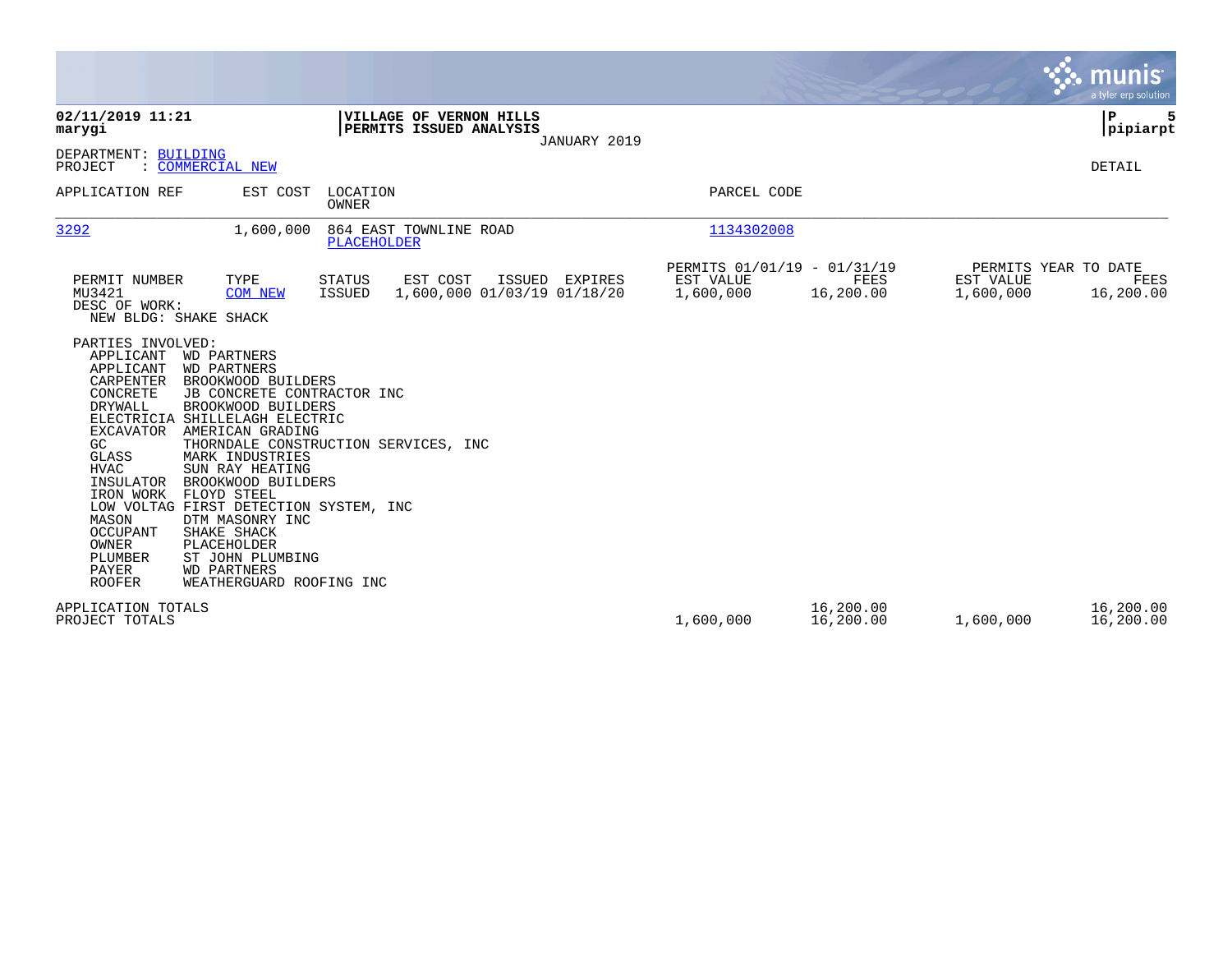|                                                                                                                                                                                                                |                                                                                                                                                                              |                                                                             | munis<br>a tyler erp solution                                     |
|----------------------------------------------------------------------------------------------------------------------------------------------------------------------------------------------------------------|------------------------------------------------------------------------------------------------------------------------------------------------------------------------------|-----------------------------------------------------------------------------|-------------------------------------------------------------------|
| 02/11/2019 11:21<br>marygi                                                                                                                                                                                     | VILLAGE OF VERNON HILLS<br>PERMITS ISSUED ANALYSIS<br>JANUARY 2019                                                                                                           |                                                                             | P<br>6<br> pipiarpt                                               |
| DEPARTMENT: BUILDING<br>: AC/FURNACE<br>PROJECT                                                                                                                                                                |                                                                                                                                                                              |                                                                             | DETAIL                                                            |
| APPLICATION REF<br>EST COST                                                                                                                                                                                    | LOCATION<br>OWNER                                                                                                                                                            | PARCEL CODE                                                                 |                                                                   |
| 3349<br>5,550                                                                                                                                                                                                  | 332 COLONIAL DR<br>JAY & SARA PATEL                                                                                                                                          | 1128111008                                                                  |                                                                   |
| PERMIT NUMBER<br>TYPE<br>MU3448<br><b>AC/FURN</b><br>DESC OF WORK:<br>WATER HEATER & FURNACE                                                                                                                   | EST COST<br>STATUS<br>ISSUED EXPIRES<br>COMPLT<br>5,500 01/14/19 01/14/20                                                                                                    | PERMITS 01/01/19 - 01/31/19<br>EST VALUE<br>FEES<br>$\overline{0}$<br>55.00 | PERMITS YEAR TO DATE<br>EST VALUE<br>FEES<br>$\Omega$<br>55.00    |
| PARTIES INVOLVED:<br>APPLICANT<br>FOUR SEASONS HEATING & AIR<br>FOUR SEASONS HEATING & AIR<br>GC.<br>JAY & SARA PATEL<br>OWNER<br>PLUMBER<br>FOUR SEASONS HEATING & AIR<br>FOUR SEASONS HEATING & AIR<br>PAYER |                                                                                                                                                                              |                                                                             |                                                                   |
| APPLICATION TOTALS                                                                                                                                                                                             |                                                                                                                                                                              | 55.00                                                                       | 55.00                                                             |
| 3405<br>3,600                                                                                                                                                                                                  | 1378 COG HILL CT<br>DALE & KAREN LANGER                                                                                                                                      | 1132104015                                                                  |                                                                   |
| PERMIT NUMBER<br>TYPE<br>MU3425<br>AC/FURN<br>DESC OF WORK:<br>FURNACE                                                                                                                                         | STATUS<br>EST COST<br>ISSUED EXPIRES<br>ISSUED<br>3,600 01/03/19 01/03/20                                                                                                    | PERMITS 01/01/19 - 01/31/19<br>EST VALUE<br>FEES<br>$\overline{0}$<br>50.00 | PERMITS YEAR TO DATE<br>EST VALUE<br>FEES<br>$\mathbf 0$<br>50.00 |
| PARTIES INVOLVED:<br>APPLICANT<br>GC.<br>HVAC<br>OWNER<br>DALE & KAREN LANGER<br>PAYER                                                                                                                         | ABC PLUMBING, HEATING, COOLING, ELECTRIC<br>ABC PLUMBING, HEATING, COOLING, ELECTRIC<br>ABC PLUMBING, HEATING, COOLING, ELECTRIC<br>ABC PLUMBING, HEATING, COOLING, ELECTRIC |                                                                             |                                                                   |
| APPLICATION TOTALS                                                                                                                                                                                             |                                                                                                                                                                              | 50.00                                                                       | 50.00                                                             |
| 3426<br>14,588                                                                                                                                                                                                 | 860 SAUGATUCK TRL<br>ART & KRISTIN MARTINEZ                                                                                                                                  | 1507211009                                                                  |                                                                   |
| PERMIT NUMBER<br>TYPE<br>MU3449<br>AC/FURN<br>DESC OF WORK:<br>$A/C$ & FURNACE                                                                                                                                 | STATUS<br>EST COST<br>ISSUED EXPIRES<br>14,588 01/14/19 01/14/20<br>COMPLT                                                                                                   | PERMITS 01/01/19 - 01/31/19<br>EST VALUE<br>FEES<br>0<br>145.88             | PERMITS YEAR TO DATE<br>EST VALUE<br>FEES<br>0<br>145.88          |
| PARTIES INVOLVED:<br>APPLICANT ARS OF ILLINOIS<br>GC<br>ARS OF ILLINOIS<br>HVAC<br>ARS OF ILLINOIS<br>OWNER<br>ART & KRISTIN MARTINEZ<br>PAYER<br>ARS OF ILLINOIS                                              |                                                                                                                                                                              |                                                                             |                                                                   |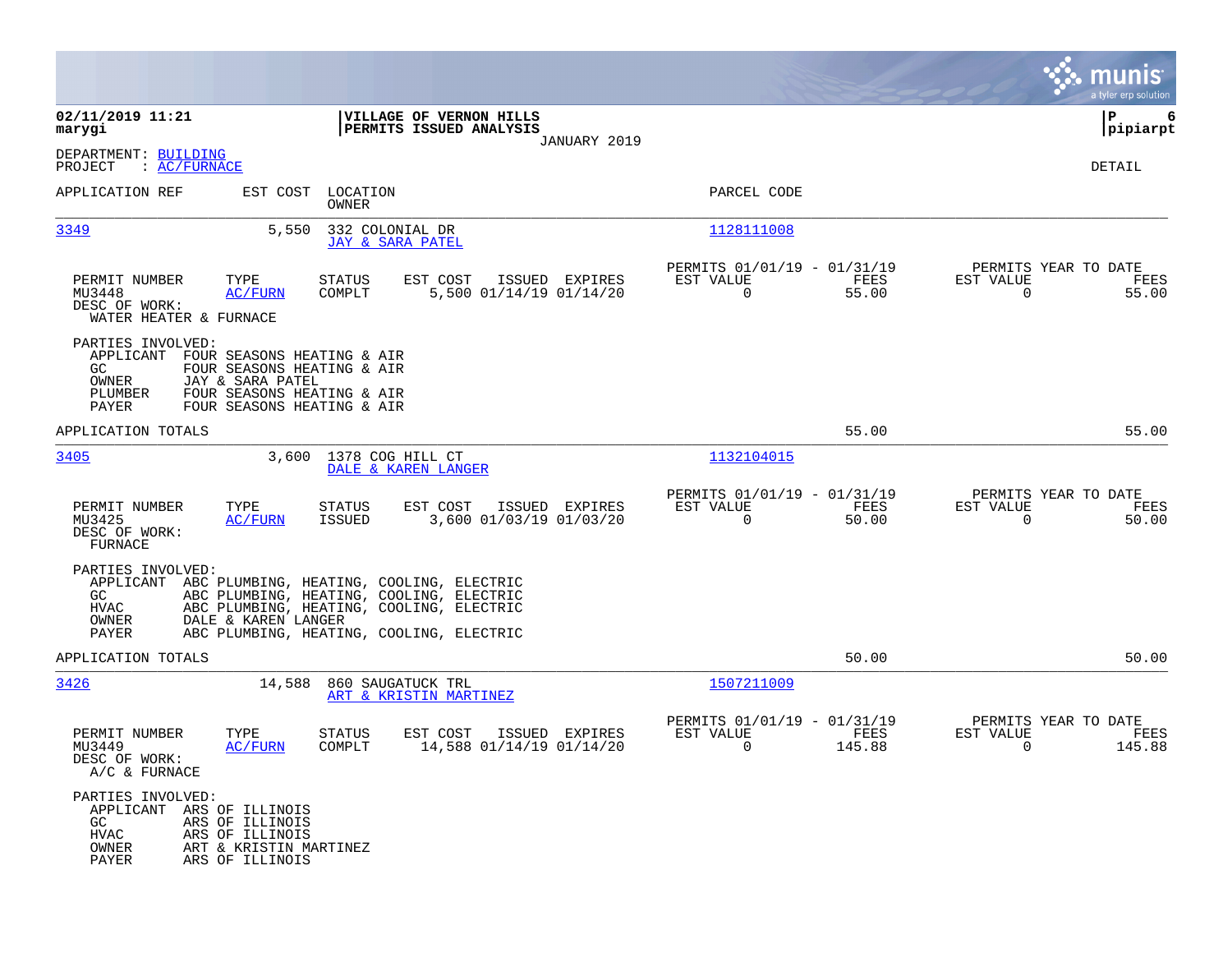|                                                                                                                                                                                                                                                                                    |                                                                    |                                                      |                | munis<br>a tyler erp solution                                   |
|------------------------------------------------------------------------------------------------------------------------------------------------------------------------------------------------------------------------------------------------------------------------------------|--------------------------------------------------------------------|------------------------------------------------------|----------------|-----------------------------------------------------------------|
| 02/11/2019 11:21<br>marygi                                                                                                                                                                                                                                                         | VILLAGE OF VERNON HILLS<br>PERMITS ISSUED ANALYSIS<br>JANUARY 2019 |                                                      |                | 7<br>ΙP<br> pipiarpt                                            |
| DEPARTMENT: BUILDING<br>PROJECT<br>: AC/FURNACE                                                                                                                                                                                                                                    |                                                                    |                                                      |                | DETAIL                                                          |
| EST COST<br>LOCATION<br>APPLICATION REF<br>OWNER                                                                                                                                                                                                                                   |                                                                    | PARCEL CODE                                          |                |                                                                 |
| APPLICATION TOTALS                                                                                                                                                                                                                                                                 |                                                                    |                                                      | 145.88         | 145.88                                                          |
| 3427<br>18,995                                                                                                                                                                                                                                                                     | 1847 ROYAL BIRKDALE DR<br>ALEX BROWN & KARIMAR BROWN               | 1129402020                                           |                |                                                                 |
| PERMIT NUMBER<br>TYPE<br><b>STATUS</b><br>MU3450<br><b>AC/FURN</b><br><b>ISSUED</b><br>DESC OF WORK:<br>AC/FURNACE                                                                                                                                                                 | EST COST<br>ISSUED EXPIRES<br>18,995 01/14/19 01/14/20             | PERMITS 01/01/19 - 01/31/19<br>EST VALUE<br>$\Omega$ | FEES<br>189.95 | PERMITS YEAR TO DATE<br>EST VALUE<br>FEES<br>$\Omega$<br>189.95 |
| PARTIES INVOLVED:<br>APPLICANT<br>TOPTEC HEATING, COOLING, PLUMBING & ELEC<br>TOPTEC HEATING, COOLING, PLUMBING & ELEC<br>GC<br>HVAC<br>TOPTEC HEATING, COOLING, PLUMBING & ELEC<br>ALEX BROWN & KARIMAR BROWN<br>OWNER<br>TOPTEC HEATING, COOLING, PLUMBING & ELEC<br>PAYER       |                                                                    |                                                      |                |                                                                 |
| APPLICATION TOTALS                                                                                                                                                                                                                                                                 |                                                                    |                                                      | 189.95         | 189.95                                                          |
| 3429<br>17,700<br>206 CRABTREE LN                                                                                                                                                                                                                                                  | DENNIS & MARY K RUSCH, SR                                          | 1504308010                                           |                |                                                                 |
| PERMIT NUMBER<br>TYPE<br><b>STATUS</b><br><b>ISSUED</b><br>MU3451<br><b>AC/FURN</b><br>DESC OF WORK:<br>A/C AND FURNACE                                                                                                                                                            | EST COST<br>ISSUED EXPIRES<br>17,700 01/14/19 01/14/20             | PERMITS 01/01/19 - 01/31/19<br>EST VALUE<br>$\Omega$ | FEES<br>177.00 | PERMITS YEAR TO DATE<br>EST VALUE<br>FEES<br>$\Omega$<br>177.00 |
| PARTIES INVOLVED:<br>APPLICANT<br>ABC PLUMBING, HEATING, COOLING, ELECTRIC<br>ABC PLUMBING, HEATING, COOLING, ELECTRIC<br>GC<br><b>HVAC</b><br>ABC PLUMBING, HEATING, COOLING, ELECTRIC<br>OWNER<br>DENNIS & MARY K RUSCH, SR<br>PAYER<br>ABC PLUMBING, HEATING, COOLING, ELECTRIC |                                                                    |                                                      |                |                                                                 |
| APPLICATION TOTALS                                                                                                                                                                                                                                                                 |                                                                    |                                                      | 177.00         | 177.00                                                          |
| <u>3431</u><br>4,373 340 HOBBLE BUSH LN                                                                                                                                                                                                                                            | CHERYL F & DOUGLAS R STEFFENS                                      | 1509105021                                           |                |                                                                 |
| PERMIT NUMBER<br>TYPE<br>STATUS<br>MU3453<br><b>AC/FURN</b><br>ISSUED<br>DESC OF WORK:<br>FURNACE                                                                                                                                                                                  | EST COST<br>ISSUED EXPIRES<br>4,373 01/15/19 01/15/20              | PERMITS 01/01/19 - 01/31/19<br>EST VALUE<br>0        | FEES<br>50.00  | PERMITS YEAR TO DATE<br>EST VALUE<br>FEES<br>50.00<br>0         |
| PARTIES INVOLVED:<br>APPLICANT<br>FOUR SEASONS HEATING & AIR<br>GC.<br>FOUR SEASONS HEATING & AIR<br><b>HVAC</b><br>FOUR SEASONS HEATING & AIR                                                                                                                                     |                                                                    |                                                      |                |                                                                 |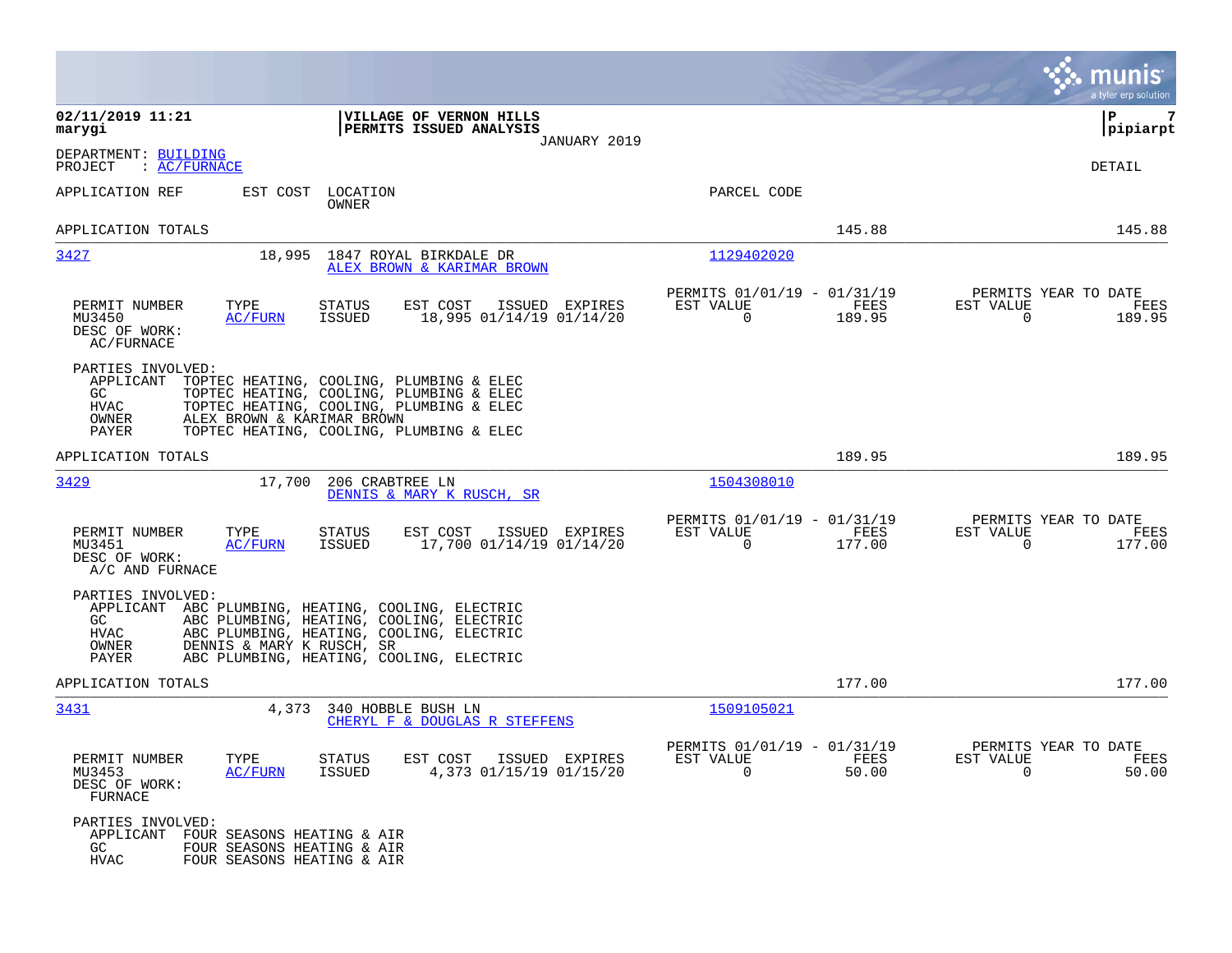|                                                                                                                       |                                                                                                                                                   |                                                                       | munis<br>a tyler erp solution                                     |
|-----------------------------------------------------------------------------------------------------------------------|---------------------------------------------------------------------------------------------------------------------------------------------------|-----------------------------------------------------------------------|-------------------------------------------------------------------|
| 02/11/2019 11:21<br>marygi                                                                                            | VILLAGE OF VERNON HILLS<br>PERMITS ISSUED ANALYSIS<br>JANUARY 2019                                                                                |                                                                       | ΙP<br>8<br> pipiarpt                                              |
| DEPARTMENT: BUILDING<br>: AC/FURNACE<br>PROJECT                                                                       |                                                                                                                                                   |                                                                       | DETAIL                                                            |
| APPLICATION REF                                                                                                       | EST COST LOCATION                                                                                                                                 | PARCEL CODE                                                           |                                                                   |
| OWNER<br>PAYER                                                                                                        | OWNER<br>CHERYL F & DOUGLAS R STEFFENS<br>FOUR SEASONS HEATING & AIR                                                                              |                                                                       |                                                                   |
| APPLICATION TOTALS                                                                                                    |                                                                                                                                                   | 50.00                                                                 | 50.00                                                             |
| 3432                                                                                                                  | 2,200<br>203 COVENTRY CIR<br><b>PLACEHOLDER</b>                                                                                                   | 1133101181                                                            |                                                                   |
| PERMIT NUMBER<br>TYPE<br>MU3454<br>AC/FURN<br>DESC OF WORK:<br><b>FURNACE</b>                                         | <b>STATUS</b><br>EST COST<br>ISSUED EXPIRES<br>2,200 01/15/19 01/21/20<br>COMPLT                                                                  | PERMITS 01/01/19 - 01/31/19<br>EST VALUE<br>FEES<br>0<br>50.00        | PERMITS YEAR TO DATE<br>EST VALUE<br>FEES<br>0<br>50.00           |
| PARTIES INVOLVED:<br>APPLICANT<br>BERTHA LEE<br>GC<br>GC<br>BERTHA LEE<br>OWNER<br>PLACEHOLDER<br>BERTHA LEE<br>PAYER | LOMBARDOS HEATING & COOLING CORP                                                                                                                  |                                                                       |                                                                   |
| APPLICATION TOTALS                                                                                                    |                                                                                                                                                   | 50.00                                                                 | 50.00                                                             |
| 3443                                                                                                                  | 6,240<br>1429 PINEHURST DR<br>NORBERT ALVEREZ SANTIAGO                                                                                            | 1133112043                                                            |                                                                   |
| PERMIT NUMBER<br>TYPE<br>MU3459<br><b>AC/FURN</b><br>DESC OF WORK:<br>A/C & FURNANCE                                  | <b>STATUS</b><br>EST COST<br>ISSUED<br>EXPIRES<br><b>ISSUED</b><br>6,240 01/17/19 01/17/20                                                        | PERMITS 01/01/19 - 01/31/19<br>EST VALUE<br>FEES<br>$\Omega$<br>62.40 | PERMITS YEAR TO DATE<br>EST VALUE<br>FEES<br>$\mathbf 0$<br>62.40 |
| PARTIES INVOLVED:<br>GC.<br>OWNER<br>PAYER                                                                            | APPLICANT ALLIED AIR CONDITIONING & HEATING<br>ALLIED AIR CONDITIONING & HEATING<br>NORBERT ALVEREZ SANTIAGO<br>ALLIED AIR CONDITIONING & HEATING |                                                                       |                                                                   |
| APPLICATION TOTALS                                                                                                    |                                                                                                                                                   | 62.40                                                                 | 62.40                                                             |
| 3445                                                                                                                  | 1655 STANWICH RD<br>3,810<br>KENT & JEANNE ECKSTROM                                                                                               | 1129314007                                                            |                                                                   |
| PERMIT NUMBER<br>TYPE<br>MU3462<br>AC/FURN<br>DESC OF WORK:<br>FURNACE                                                | EST COST<br><b>STATUS</b><br>ISSUED EXPIRES<br><b>ISSUED</b><br>3,810 01/18/19 01/18/20                                                           | PERMITS 01/01/19 - 01/31/19<br>EST VALUE<br>FEES<br>0<br>50.00        | PERMITS YEAR TO DATE<br>EST VALUE<br>FEES<br>$\mathbf 0$<br>50.00 |
| PARTIES INVOLVED:<br>GC                                                                                               | APPLICANT ABC PLUMBING, HEATING, COOLING, ELECTRIC<br>ABC PLUMBING, HEATING, COOLING, ELECTRIC                                                    |                                                                       |                                                                   |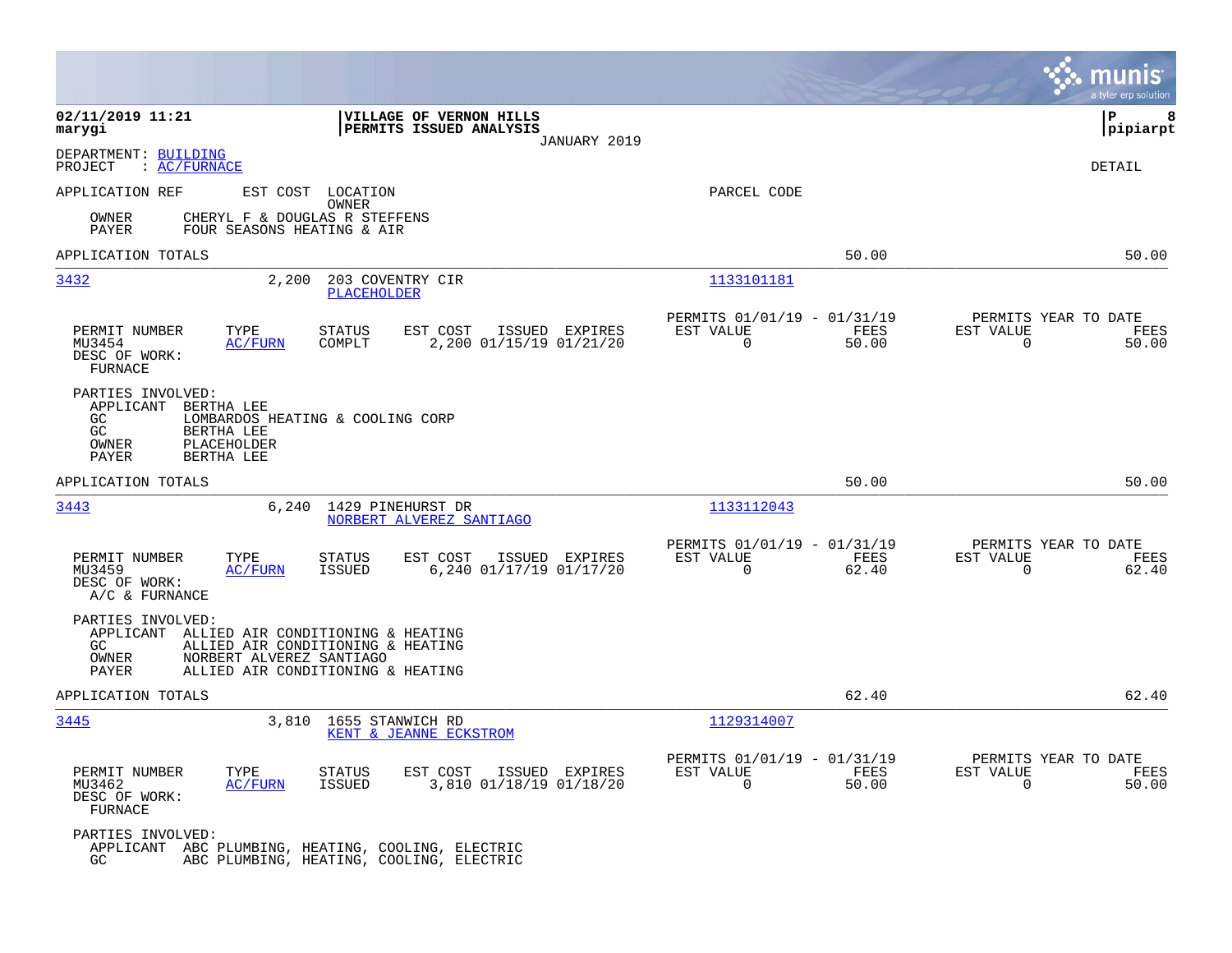|                                                                                                                                                                                                                                                                      |                                                                       | <b>munis</b><br>a tyler erp solution                           |
|----------------------------------------------------------------------------------------------------------------------------------------------------------------------------------------------------------------------------------------------------------------------|-----------------------------------------------------------------------|----------------------------------------------------------------|
| 02/11/2019 11:21<br><b>VILLAGE OF VERNON HILLS</b><br>PERMITS ISSUED ANALYSIS<br>marygi<br>JANUARY 2019                                                                                                                                                              |                                                                       | ∣P<br>$ $ pipiarpt                                             |
| DEPARTMENT: BUILDING<br>: AC/FURNACE<br>PROJECT                                                                                                                                                                                                                      |                                                                       | DETAIL                                                         |
| APPLICATION REF<br>EST COST<br>LOCATION<br>OWNER<br><b>HVAC</b><br>ABC PLUMBING, HEATING, COOLING, ELECTRIC<br>OWNER<br>KENT & JEANNE ECKSTROM<br>PAYER<br>ABC PLUMBING, HEATING, COOLING, ELECTRIC                                                                  | PARCEL CODE                                                           |                                                                |
| APPLICATION TOTALS                                                                                                                                                                                                                                                   | 50.00                                                                 | 50.00                                                          |
| 6,996<br>368 OLD WOOD CT<br>3451<br><b>JOSHUA KAHN</b>                                                                                                                                                                                                               | 1509108012                                                            |                                                                |
| TYPE<br>EST COST<br>PERMIT NUMBER<br>STATUS<br>ISSUED EXPIRES<br>MU3465<br>6,996 01/22/19 01/22/20<br>AC/FURN<br>ISSUED<br>DESC OF WORK:<br>FURNACE                                                                                                                  | PERMITS 01/01/19 - 01/31/19<br>EST VALUE<br>FEES<br>$\Omega$<br>69.96 | PERMITS YEAR TO DATE<br>EST VALUE<br>FEES<br>$\Omega$<br>69.96 |
| PARTIES INVOLVED:<br>ABC PLUMBING, HEATING, COOLING, ELECTRIC<br>APPLICANT<br>ABC PLUMBING, HEATING, COOLING, ELECTRIC<br>GC<br>ABC PLUMBING, HEATING, COOLING, ELECTRIC<br><b>HVAC</b><br>JOSHUA KAHN<br>OWNER<br>PAYER<br>ABC PLUMBING, HEATING, COOLING, ELECTRIC |                                                                       |                                                                |
| APPLICATION TOTALS<br>PROJECT TOTALS                                                                                                                                                                                                                                 | 69.96<br>$\Omega$<br>900.19                                           | 69.96<br>$\Omega$<br>900.19                                    |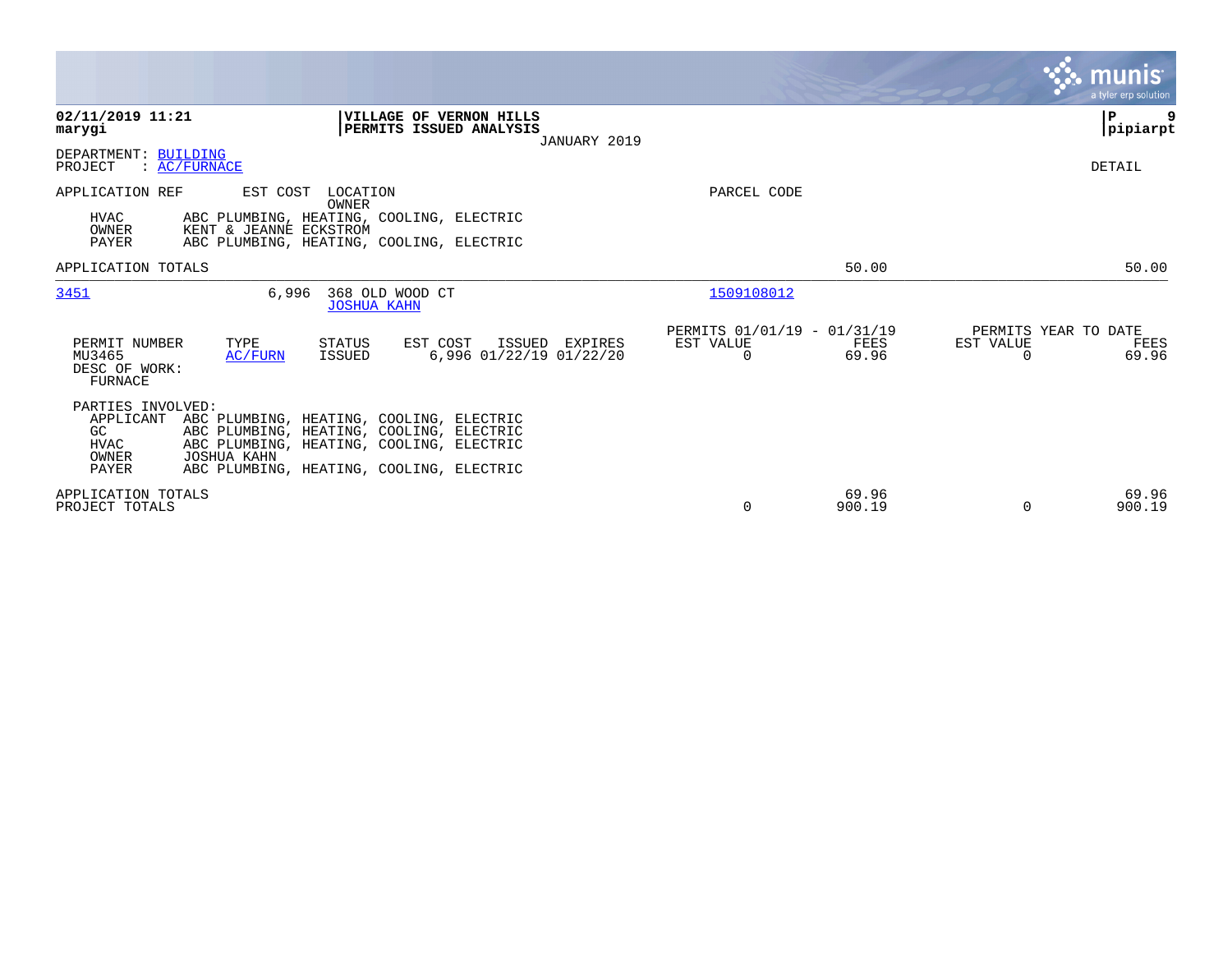|                                                                                                                                                                                                                                            | munis<br>a tyler erp solution                                                                                                                                                     |
|--------------------------------------------------------------------------------------------------------------------------------------------------------------------------------------------------------------------------------------------|-----------------------------------------------------------------------------------------------------------------------------------------------------------------------------------|
| 02/11/2019 11:21<br>VILLAGE OF VERNON HILLS<br>PERMITS ISSUED ANALYSIS<br>marygi<br>JANUARY 2019                                                                                                                                           | ΙP<br>10<br> pipiarpt                                                                                                                                                             |
| DEPARTMENT: BUILDING<br>: NEW BUSINESS NO REMODEL<br>PROJECT                                                                                                                                                                               | <b>DETAIL</b>                                                                                                                                                                     |
| LOCATION<br>APPLICATION REF<br>EST COST<br>OWNER                                                                                                                                                                                           | PARCEL CODE                                                                                                                                                                       |
| 3410<br>$\cap$<br>199 BUTTERFIELD RD<br>FRANK & CHRISTINE GIEGER                                                                                                                                                                           | 1505308139                                                                                                                                                                        |
| PERMIT NUMBER<br>TYPE<br>EST COST<br><b>ISSUED</b><br><b>STATUS</b><br>EXPIRES<br>$0$ 01/07/19 01/07/20<br>MU3435<br>NO REMODEL COMPLT<br>$0$ $01/09/19$ $01/09/20$<br>MU3442<br>CO NO FEE<br>COMPLT<br>DESC OF WORK:<br>CO - RPM VAPE     | PERMITS 01/01/19 - 01/31/19<br>PERMITS YEAR TO DATE<br>EST VALUE<br>FEES<br>EST VALUE<br>FEES<br>0<br>150.00<br>$\mathbf 0$<br>150.00<br>$\mathbf 0$<br>$\mathbf 0$<br>.00<br>.00 |
| PARTIES INVOLVED:<br>APPLICANT<br>RPM VAPE<br>GC.<br>RPM VAPE<br><b>OCCUPANT</b><br>RPM VAPE<br>OWNER<br>FRANK & CHRISTINE GIEGER<br><b>PAYER</b><br>RPM VAPE                                                                              |                                                                                                                                                                                   |
| APPLICATION TOTALS                                                                                                                                                                                                                         | 150.00<br>150.00                                                                                                                                                                  |
| 3434<br>1620 NORTH MILWAUKEE AVE<br>$\Omega$<br>FIFTH THIRD BANK                                                                                                                                                                           | 1128411008                                                                                                                                                                        |
| PERMIT NUMBER<br>TYPE<br>EST COST<br>ISSUED EXPIRES<br>STATUS<br>MU3455<br>$0$ 01/15/19 01/23/20<br>NO REMODEL COMPLT<br>MU3468<br>CO NO FEE<br>COMPLT<br>$0$ 01/23/19 01/23/20<br>DESC OF WORK:<br>NEW OWNER - CERT OF OCC - 5TH/3RD BANK | PERMITS 01/01/19 - 01/31/19<br>PERMITS YEAR TO DATE<br>FEES<br>EST VALUE<br>EST VALUE<br>FEES<br>0<br>150.00<br>$\mathbf 0$<br>150.00<br>$\mathbf 0$<br>$\Omega$<br>.00<br>.00    |
| PARTIES INVOLVED:<br>APPLICANT<br>FIFTH THIRD BANK<br>FIFTH THIRD BANK<br>GC.<br>FIFTH THIRD BANK<br>OCCUPANT<br>FIFTH THIRD BANK<br>OWNER<br>PAYER<br>FIFTH THIRD BANK                                                                    |                                                                                                                                                                                   |
| APPLICATION TOTALS<br>PROJECT TOTALS                                                                                                                                                                                                       | 150.00<br>150.00<br>0<br>300.00<br>$\Omega$<br>300.00                                                                                                                             |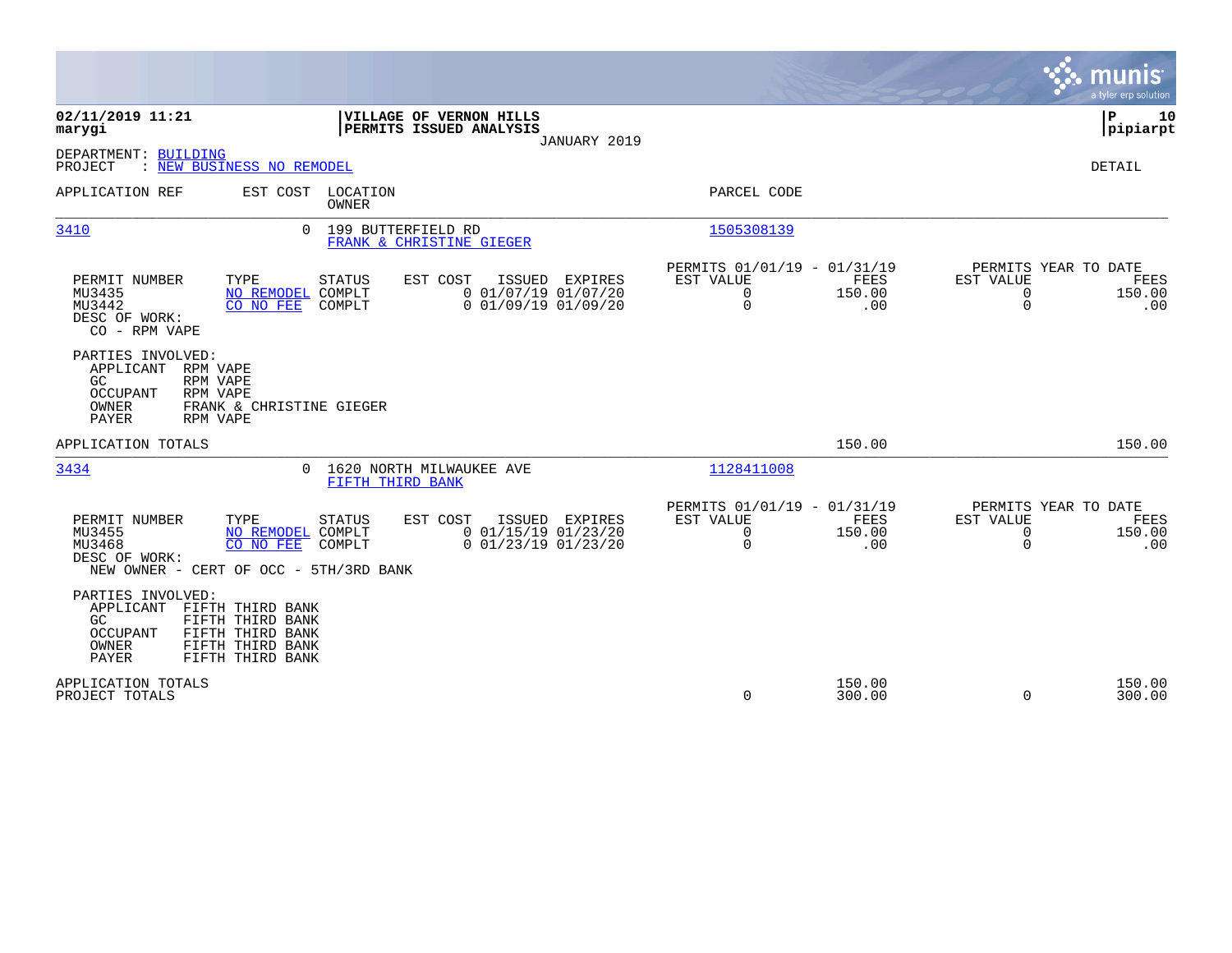|                                                         |                                                                                                             |                   |                                                    |              |                                                      |                  |                                               | <b>munis</b><br>a tyler erp solution |
|---------------------------------------------------------|-------------------------------------------------------------------------------------------------------------|-------------------|----------------------------------------------------|--------------|------------------------------------------------------|------------------|-----------------------------------------------|--------------------------------------|
| 02/11/2019 11:21<br>marygi                              |                                                                                                             |                   | VILLAGE OF VERNON HILLS<br>PERMITS ISSUED ANALYSIS | JANUARY 2019 |                                                      |                  |                                               | P<br>11<br> pipiarpt                 |
| DEPARTMENT: BUILDING<br>PROJECT<br>$\therefore$ DECK    |                                                                                                             |                   |                                                    |              |                                                      |                  |                                               | DETAIL                               |
| APPLICATION REF                                         | EST COST                                                                                                    | LOCATION<br>OWNER |                                                    |              | PARCEL CODE                                          |                  |                                               |                                      |
| 3350                                                    | 10,900                                                                                                      | 1112 GRANT PL     | ANNIE B SOUIRE-CHRISTIE                            |              | 1132201012                                           |                  |                                               |                                      |
| PERMIT NUMBER<br>MU3438<br>DESC OF WORK:                | TYPE<br><b>DECK</b><br>PERGOLA ON EXISTING DECK                                                             | STATUS<br>ISSUED  | EST COST<br>ISSUED<br>10,900 01/08/19 01/08/20     | EXPIRES      | PERMITS 01/01/19 - 01/31/19<br>EST VALUE<br>$\Omega$ | FEES<br>109.00   | PERMITS YEAR TO DATE<br>EST VALUE<br>$\Omega$ | FEES<br>109.00                       |
| PARTIES INVOLVED:<br>APPLICANT<br>GC.<br>OWNER<br>PAYER | ARCHADECK OF CHICAGOLAND<br>ARCHADECK OF CHICAGOLAND<br>ANNIE B SQUIRE-CHRISTIE<br>ARCHADECK OF CHICAGOLAND |                   |                                                    |              |                                                      |                  |                                               |                                      |
| APPLICATION TOTALS<br>PROJECT TOTALS                    |                                                                                                             |                   |                                                    |              | 0                                                    | 109.00<br>109.00 | $\Omega$                                      | 109.00<br>109.00                     |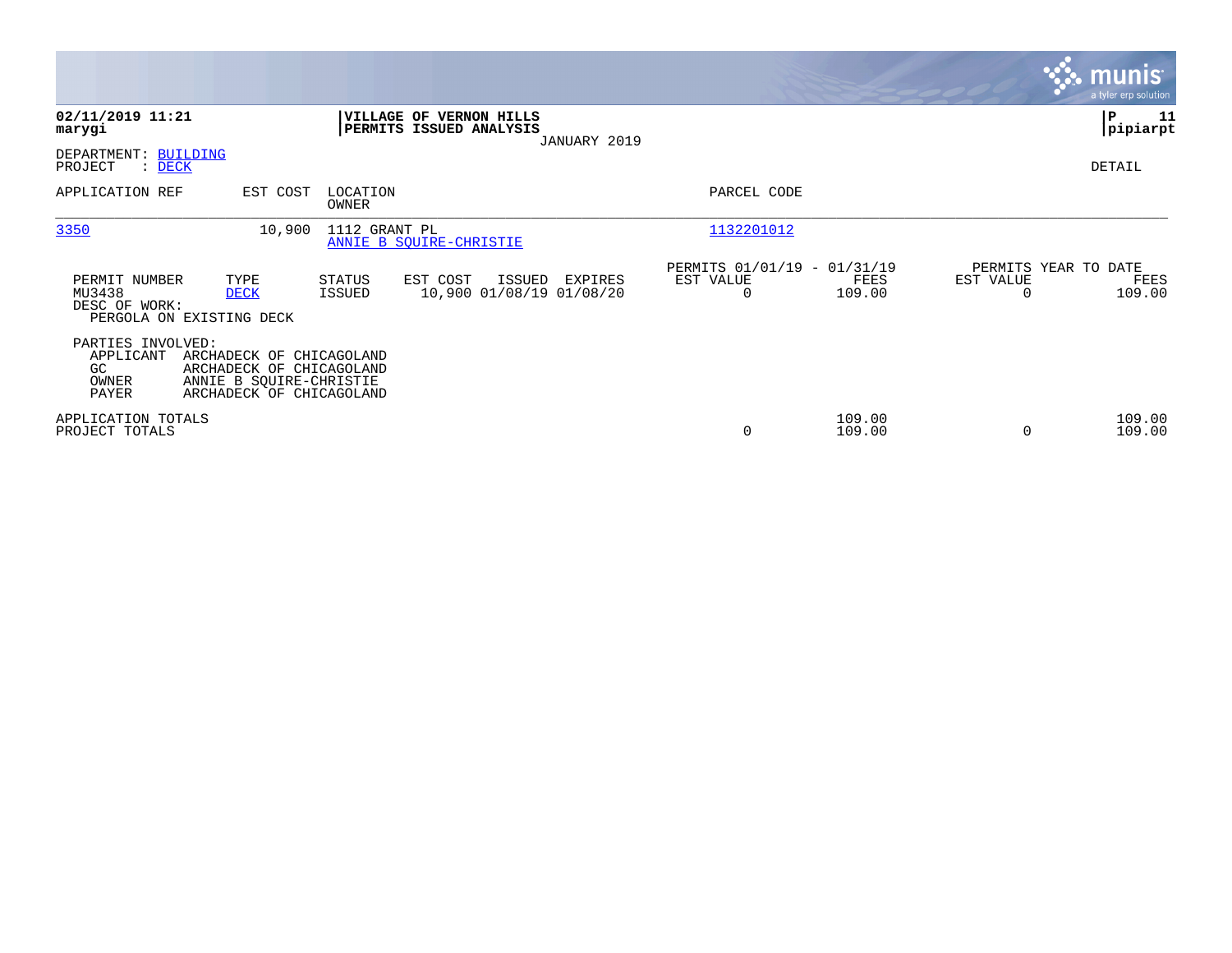|                                                                                                                    |                                                                              |                                                                       | <b>munis</b><br>a tyler erp solution               |
|--------------------------------------------------------------------------------------------------------------------|------------------------------------------------------------------------------|-----------------------------------------------------------------------|----------------------------------------------------|
| 02/11/2019 11:21<br>marygi                                                                                         | VILLAGE OF VERNON HILLS<br>PERMITS ISSUED ANALYSIS<br>JANUARY 2019           |                                                                       | ∣₽<br>12<br> pipiarpt                              |
| DEPARTMENT: BUILDING<br>PROJECT<br>$:$ FENCE                                                                       |                                                                              |                                                                       | DETAIL                                             |
| APPLICATION REF<br>EST COST                                                                                        | LOCATION<br>OWNER                                                            | PARCEL CODE                                                           |                                                    |
| 3395                                                                                                               | 5,000<br>417 RIVER GROVE LN<br>TOYOJI & MICHIYO KAWABATA                     | 1516207008                                                            |                                                    |
| PERMIT NUMBER<br>TYPE<br>MU3418<br><b>FENCE</b><br>DESC OF WORK:<br>FENCE                                          | STATUS<br>EST COST<br>ISSUED<br>EXPIRES<br>5,000 01/02/19 01/02/20<br>ISSUED | PERMITS 01/01/19 - 01/31/19<br>EST VALUE<br>FEES<br>$\Omega$<br>50.00 | PERMITS YEAR TO DATE<br>EST VALUE<br>FEES<br>50.00 |
| PARTIES INVOLVED:<br>APPLICANT<br>MARTENS FENCING<br>FENCE<br>MARTENS FENCING<br>OWNER<br>PAYER<br>MARTENS FENCING | TOYOJI & MICHIYO KAWABATA                                                    |                                                                       |                                                    |
| APPLICATION TOTALS<br>PROJECT TOTALS                                                                               |                                                                              | 50.00<br>0<br>50.00                                                   | 50.00<br>50.00                                     |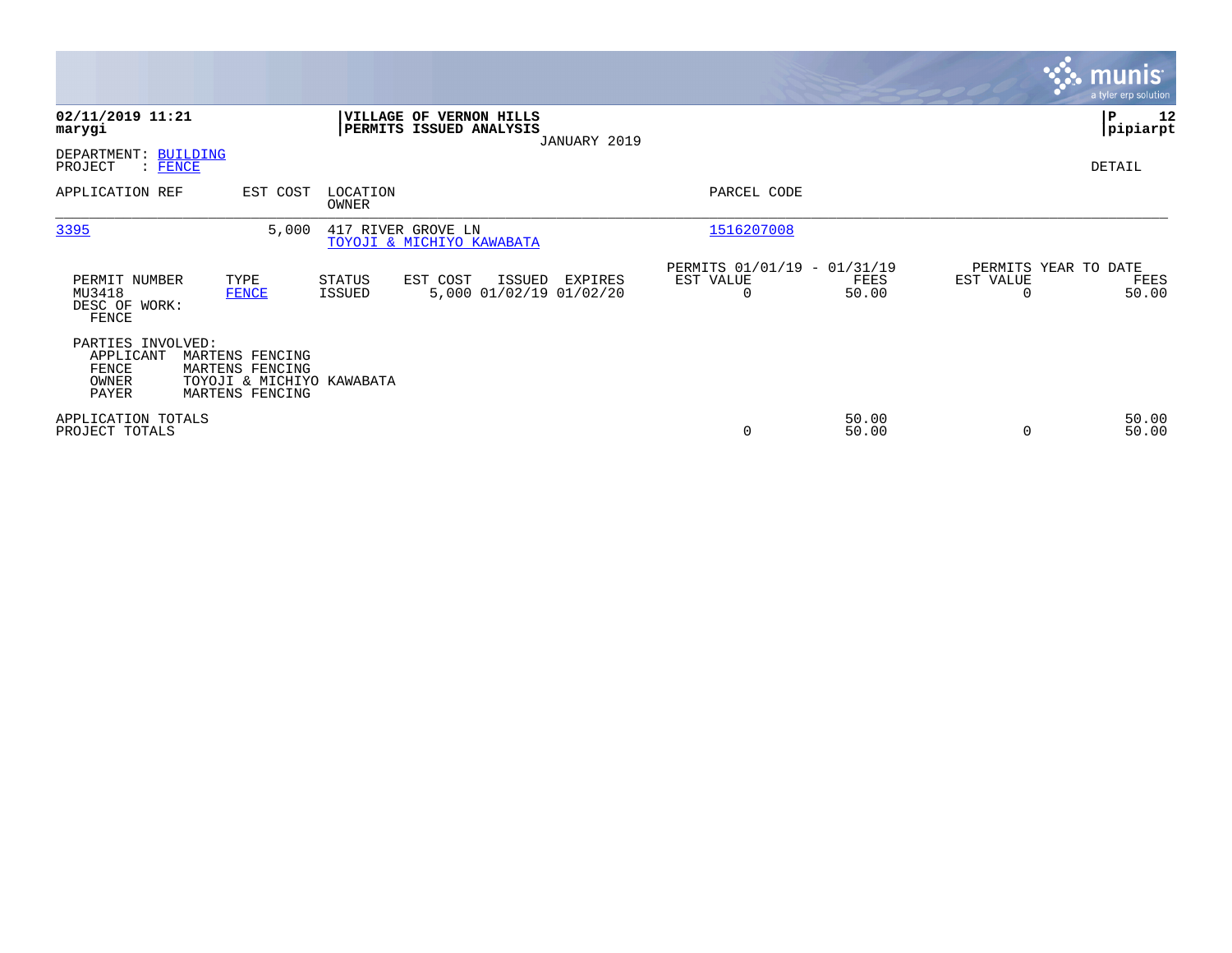|                                                                                                                                                                                                                                                                   |                                               |                                                         |                             | munis<br>a tyler erp solution                         |
|-------------------------------------------------------------------------------------------------------------------------------------------------------------------------------------------------------------------------------------------------------------------|-----------------------------------------------|---------------------------------------------------------|-----------------------------|-------------------------------------------------------|
| VILLAGE OF VERNON HILLS<br>02/11/2019 11:21<br>PERMITS ISSUED ANALYSIS<br>marygi                                                                                                                                                                                  |                                               |                                                         |                             | P<br>13<br> pipiarpt                                  |
| DEPARTMENT: BUILDING<br>: FIRE ALARM<br>PROJECT                                                                                                                                                                                                                   | JANUARY 2019                                  |                                                         |                             | <b>DETAIL</b>                                         |
| APPLICATION REF<br>EST COST<br>LOCATION<br>OWNER                                                                                                                                                                                                                  |                                               | PARCEL CODE                                             |                             |                                                       |
| <u>3371</u><br>999 FOREST EDGE DR<br>13,000<br>999 FOREST EDGE DRIVE LLC                                                                                                                                                                                          |                                               | 1515103012                                              |                             |                                                       |
| PERMIT NUMBER<br>TYPE<br><b>STATUS</b><br>EST COST<br>MU3437<br>FIRE ALARM COMPLT<br>DESC OF WORK:<br>FIRE ALARM                                                                                                                                                  | ISSUED<br>EXPIRES<br>13,000 01/08/19 02/05/20 | PERMITS 01/01/19 - 01/31/19<br>EST VALUE<br>0           | FEES<br>EST VALUE<br>515.00 | PERMITS YEAR TO DATE<br>FEES<br>$\mathbf 0$<br>515.00 |
| PARTIES INVOLVED:<br>ALARM<br>INNER SECURITY SYSTEMS INC<br>APPLICANT<br>INNER SECURITY SYSTEMS INC<br>GC.<br>INNER SECURITY SYSTEMS INC<br>SECURITY LOCK NUT<br>OCCUPANT<br>OWNER<br>999 FOREST EDGE DRIVE LLC<br>PAYER<br>INNER SECURITY SYSTEMS INC            |                                               |                                                         |                             |                                                       |
| APPLICATION TOTALS                                                                                                                                                                                                                                                |                                               |                                                         | 515.00                      | 515.00                                                |
| 3374<br>2,000<br>100 CORPORATE WOODS PARKWAY<br>PEARL ORIGINAL LTD                                                                                                                                                                                                |                                               | 1516204007                                              |                             |                                                       |
| PERMIT NUMBER<br>TYPE<br>EST COST<br>STATUS<br>MU3434<br>FIRE ALARM ISSUED<br>DESC OF WORK:<br>FIRE ALARM                                                                                                                                                         | ISSUED EXPIRES<br>2,000 01/07/19 02/08/20     | PERMITS 01/01/19 - 01/31/19<br>EST VALUE<br>0           | FEES<br>EST VALUE<br>394.00 | PERMITS YEAR TO DATE<br>FEES<br>0<br>394.00           |
| PARTIES INVOLVED:<br>ALARM<br>INTELLIGENT SYSTEMS SERVICES<br>APPLICANT<br>INTELLIGENT SYSTEMS SERVICES<br>INTELLIGENT SYSTEMS SERVICES<br>GC<br><b>OCCUPANT</b><br>SPEAR TRAINING CENTER<br>OWNER<br>PEARL ORIGINAL LTD<br>PAYER<br>INTELLIGENT SYSTEMS SERVICES |                                               |                                                         |                             |                                                       |
| APPLICATION TOTALS                                                                                                                                                                                                                                                |                                               |                                                         | 394.00                      | 394.00                                                |
| 3391<br>7,400<br>PLACEHOLDER                                                                                                                                                                                                                                      | 925 NORTH MILWAUKEE AVENUE 300                | 1134302008                                              |                             |                                                       |
| PERMIT NUMBER<br>TYPE<br><b>STATUS</b><br>EST COST<br>MU3446<br>FIRE ALARM ISSUED<br>DESC OF WORK:<br>FIRE ALARM                                                                                                                                                  | ISSUED EXPIRES<br>7,400 01/11/19 01/11/20     | PERMITS 01/01/19 - 01/31/19<br>EST VALUE<br>$\mathbf 0$ | EST VALUE<br>FEES<br>340.00 | PERMITS YEAR TO DATE<br>FEES<br>$\mathbf 0$<br>340.00 |
| PARTIES INVOLVED:<br>ALARM<br>SIEMENS INDUSTRY INC<br>ELECTRICIA LIN ELECTRICAL PENAR CONSTRUCTION INC<br>GC.<br>ALIGNED MODERN HEALTH                                                                                                                            |                                               |                                                         |                             |                                                       |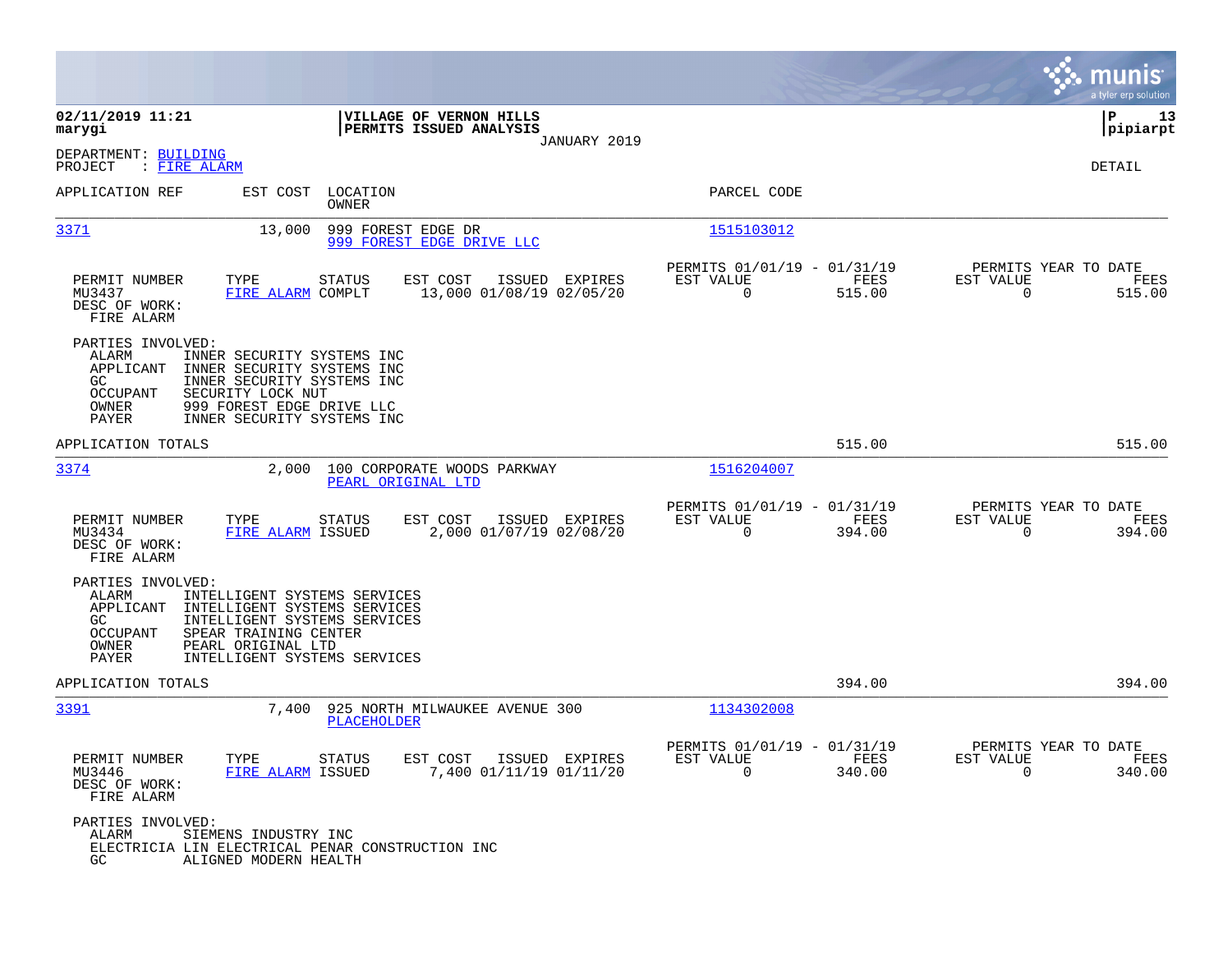|                                                                                                                                                 |                         | <b>munis</b><br>a tyler erp solution |
|-------------------------------------------------------------------------------------------------------------------------------------------------|-------------------------|--------------------------------------|
| 02/11/2019 11:21<br><b> VILLAGE OF VERNON HILLS</b><br>PERMITS ISSUED ANALYSIS<br>marygi<br>JANUARY 2019                                        |                         | 14<br>P<br> pipiarpt                 |
| DEPARTMENT: BUILDING<br>: FIRE ALARM<br>PROJECT                                                                                                 |                         | DETAIL                               |
| EST COST<br>LOCATION<br>APPLICATION REF<br>OWNER<br>OCCUPANT<br>ALIGNED MODERN HEALTH<br>OWNER<br>PLACEHOLDER<br>PAYER<br>ALIGNED MODERN HEALTH | PARCEL CODE             |                                      |
| APPLICATION TOTALS<br>PROJECT TOTALS                                                                                                            | 340.00<br>0<br>1,249.00 | 340.00<br>1,249.00<br>0              |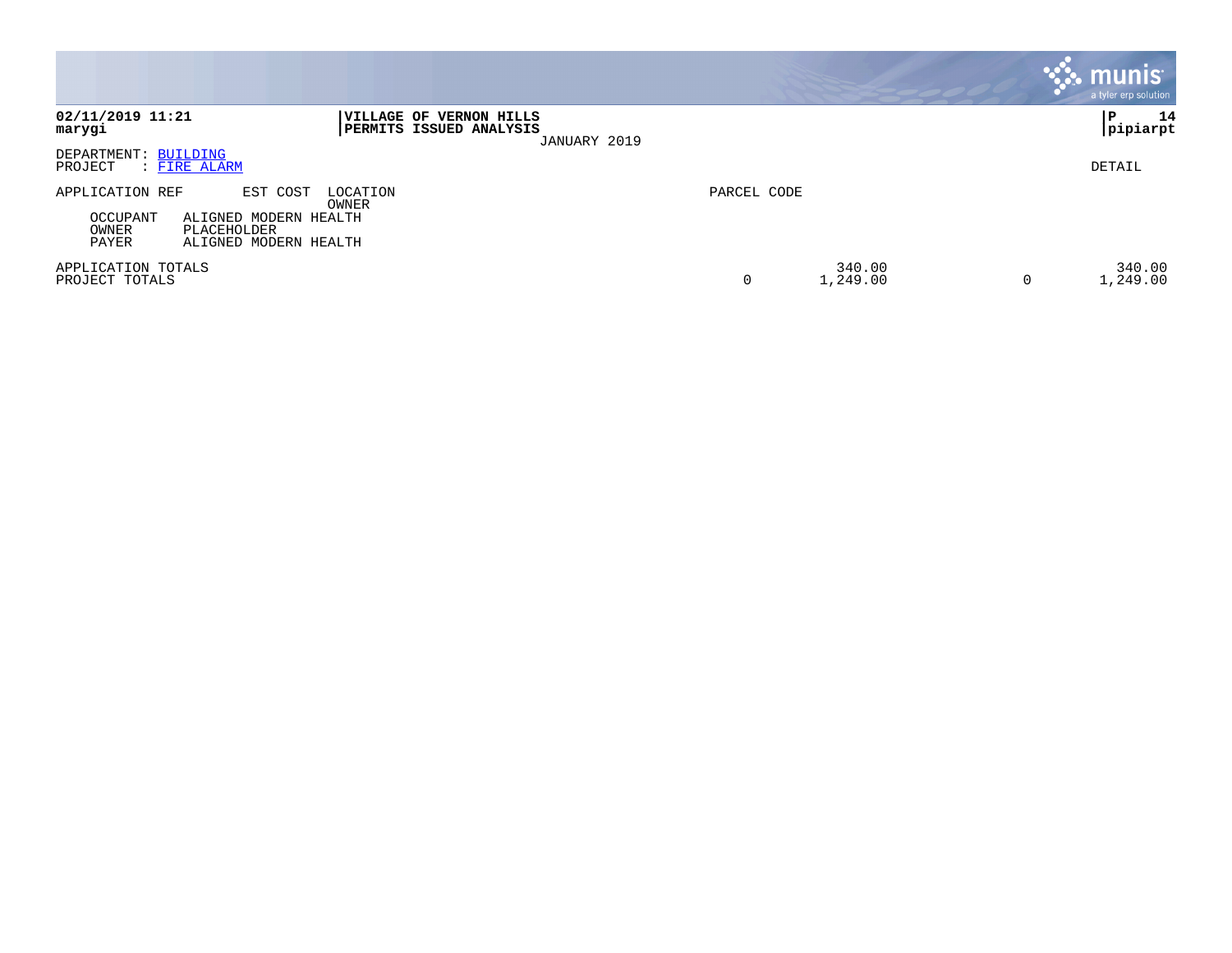|                                                                                                                 |                                                             |                                        |                                                           |                |                                                            |                       |                                               | munis<br>a tyler erp solution |
|-----------------------------------------------------------------------------------------------------------------|-------------------------------------------------------------|----------------------------------------|-----------------------------------------------------------|----------------|------------------------------------------------------------|-----------------------|-----------------------------------------------|-------------------------------|
| 02/11/2019 11:21<br>marygi                                                                                      |                                                             |                                        | VILLAGE OF VERNON HILLS<br><b>PERMITS ISSUED ANALYSIS</b> |                |                                                            |                       |                                               | 15<br>IΡ<br> pipiarpt         |
| DEPARTMENT: BUILDING<br>PROJECT<br>: FIRE SPRINKLER                                                             |                                                             |                                        |                                                           | JANUARY 2019   |                                                            |                       |                                               | DETAIL                        |
| APPLICATION REF                                                                                                 | EST COST                                                    | LOCATION<br><b>OWNER</b>               |                                                           |                | PARCEL CODE                                                |                       |                                               |                               |
| 3379                                                                                                            | 8,742                                                       | PLACEHOLDER                            | 464 WOODLAND CHASE LANE                                   |                | 1516104044                                                 |                       |                                               |                               |
| PERMIT NUMBER<br>MU3467<br>DESC OF WORK:<br>FIRE SPRINKLER                                                      | TYPE<br><b>FIRE SPR</b>                                     | STATUS<br><b>ISSUED</b>                | EST COST<br>8,742 01/23/19 01/23/20                       | ISSUED EXPIRES | PERMITS 01/01/19 - 01/31/19<br>EST VALUE<br>$\overline{0}$ | FEES<br>602.42        | PERMITS YEAR TO DATE<br>EST VALUE<br>$\Omega$ | FEES<br>602.42                |
| PARTIES INVOLVED:<br>APPLICANT NOVA FIRE PROTECTION<br>FIRE SPRIN NOVA FIRE PROTECTION<br>GC.<br>OWNER<br>PAYER | NOVA FIRE PROTECTION<br>PLACEHOLDER<br>NOVA FIRE PROTECTION |                                        |                                                           |                |                                                            |                       |                                               |                               |
| APPLICATION TOTALS                                                                                              |                                                             |                                        |                                                           |                |                                                            | 602.42                |                                               | 602.42                        |
| 3388                                                                                                            | 13,550                                                      | 637 INSULL DRIVE<br>PLACEHOLDER        |                                                           |                | 1133205086                                                 |                       |                                               |                               |
| PERMIT NUMBER<br>MU3457<br>DESC OF WORK:<br>FIRE SPRINKLERS                                                     | TYPE<br><b>FIRE SPR</b>                                     | <b>STATUS</b><br>ISSUED                | EST COST<br>13,550 01/17/19 01/17/20                      | ISSUED EXPIRES | PERMITS 01/01/19 - 01/31/19<br>EST VALUE<br>$\Omega$       | FEES<br>285.50        | PERMITS YEAR TO DATE<br>EST VALUE<br>$\Omega$ | FEES<br>285.50                |
| PARTIES INVOLVED:<br>APPLICANT NOVA FIRE PROTECTION<br>FIRE SPRIN NOVA FIRE PROTECTION<br>GC.<br>OWNER<br>PAYER | NOVA FIRE PROTECTION<br>PLACEHOLDER<br>NOVA FIRE PROTECTION |                                        |                                                           |                |                                                            |                       |                                               |                               |
| APPLICATION TOTALS                                                                                              |                                                             |                                        |                                                           |                |                                                            | 285.50                |                                               | 285.50                        |
| 3396                                                                                                            | 12,985                                                      | 661 INSULL DRIVE<br><b>PLACEHOLDER</b> |                                                           |                | 1133205089                                                 |                       |                                               |                               |
| PERMIT NUMBER<br>MU3458<br>DESC OF WORK:<br>FIRE SPRINKLER                                                      | TYPE<br>FIRE SPR                                            | STATUS<br>ISSUED                       | EST COST<br>12,985 01/17/19 01/17/20                      | ISSUED EXPIRES | PERMITS 01/01/19 - 01/31/19<br>EST VALUE<br>0              | <b>FEES</b><br>329.85 | PERMITS YEAR TO DATE<br>EST VALUE<br>0        | FEES<br>329.85                |
| PARTIES INVOLVED:<br>APPLICANT NOVA FIRE PROTECTION<br>FIRE SPRIN NOVA FIRE PROTECTION<br>GC<br>OWNER<br>PAYER  | NOVA FIRE PROTECTION<br>PLACEHOLDER<br>NOVA FIRE PROTECTION |                                        |                                                           |                |                                                            |                       |                                               |                               |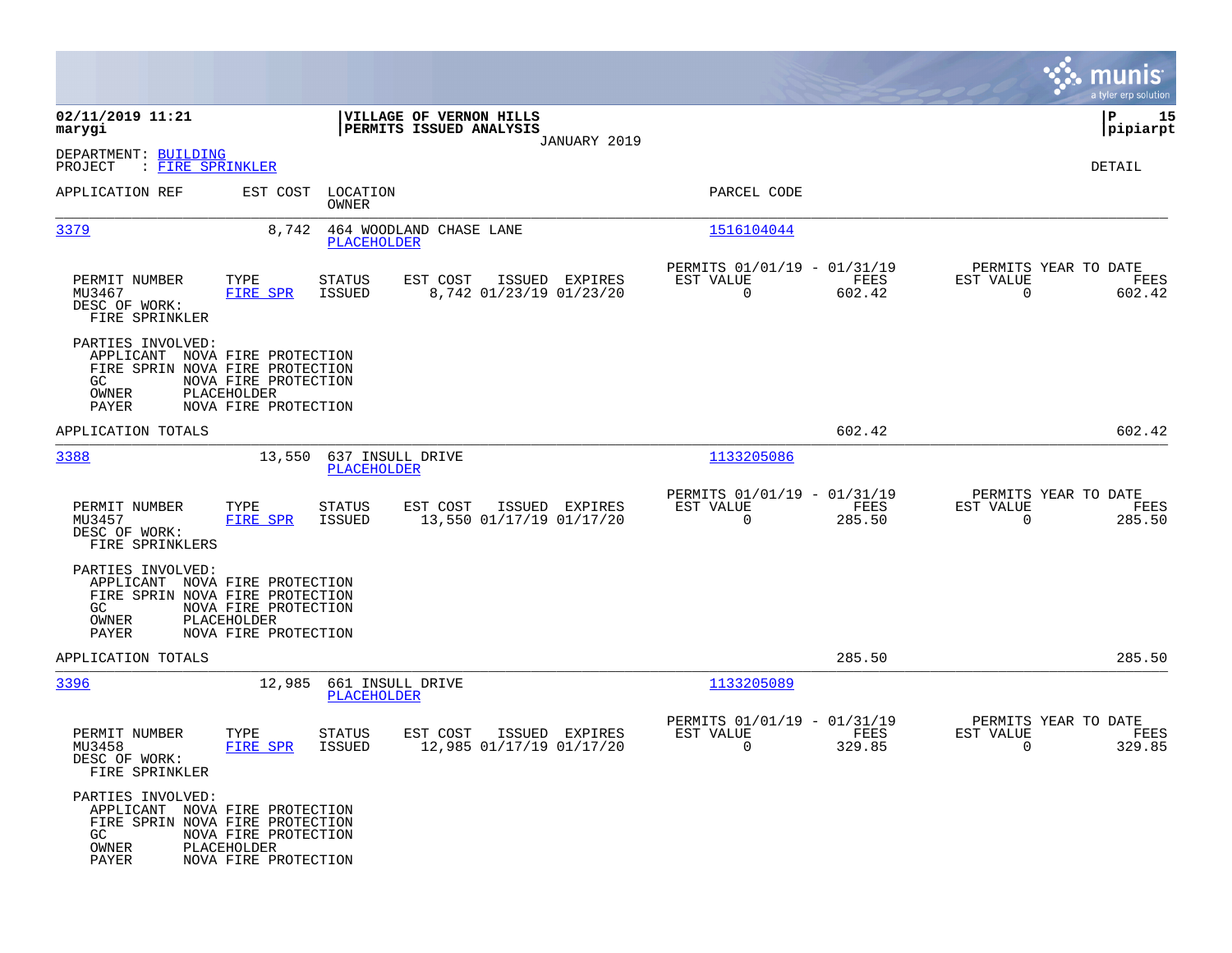|                                                     |          |                                                           |              |             |                    |   | $\cdot$ munis $\cdot$<br>a tyler erp solution |
|-----------------------------------------------------|----------|-----------------------------------------------------------|--------------|-------------|--------------------|---|-----------------------------------------------|
| 02/11/2019 11:21<br>marygi                          |          | VILLAGE OF VERNON HILLS<br><b>PERMITS ISSUED ANALYSIS</b> | JANUARY 2019 |             |                    |   | 16<br>P<br> pipiarpt                          |
| DEPARTMENT: BUILDING<br>PROJECT<br>: FIRE SPRINKLER |          |                                                           |              |             |                    |   | DETAIL                                        |
| APPLICATION REF                                     | EST COST | LOCATION<br>OWNER                                         |              | PARCEL CODE |                    |   |                                               |
| APPLICATION TOTALS<br>PROJECT TOTALS                |          |                                                           |              | 0           | 329.85<br>1,217.77 | 0 | 329.85<br>., 217.77                           |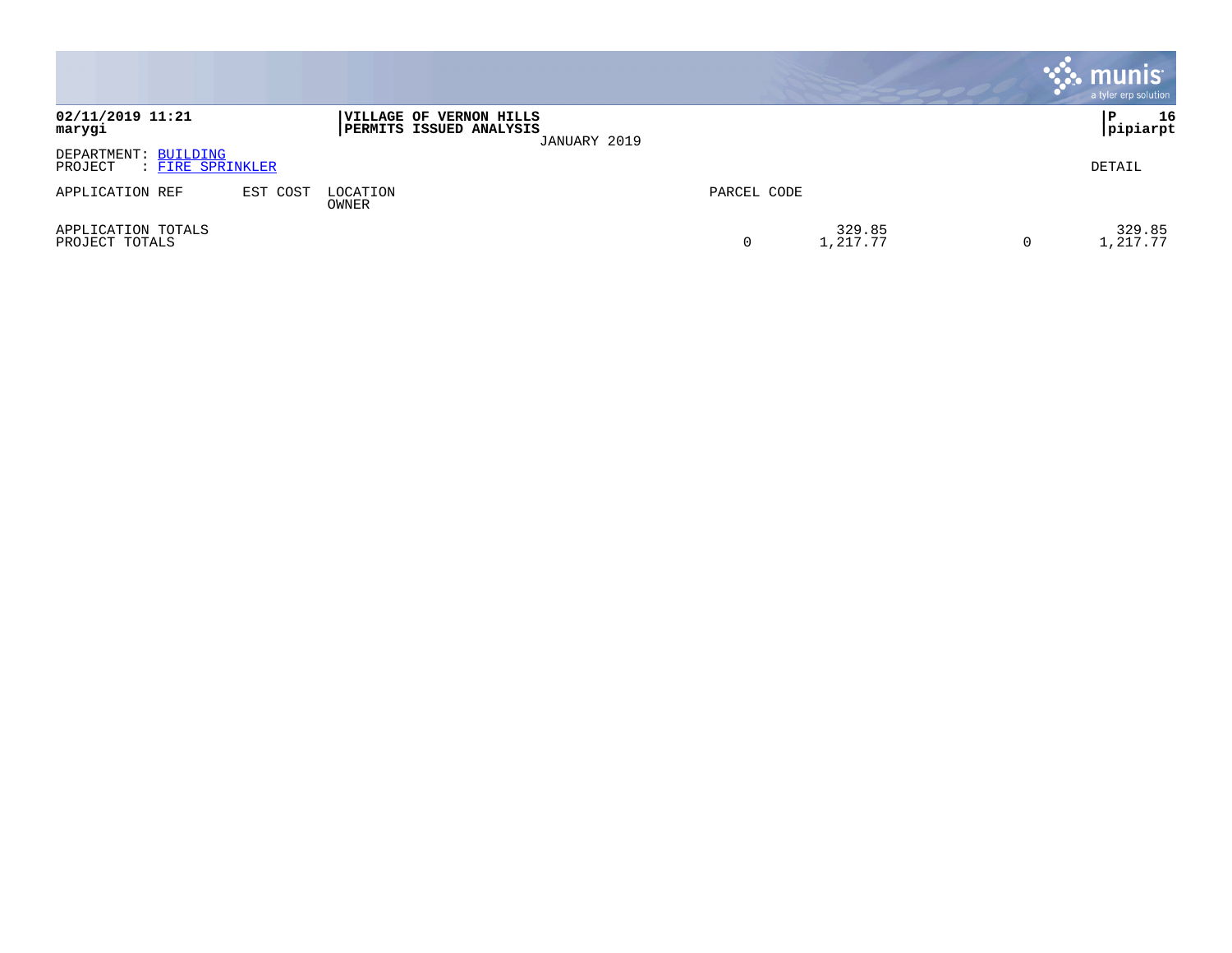|                                                                    |                                                                                                                                                    |                    |                                                    |              |                                                      |                |                                               | <b>munis</b><br>a tyler erp solution |
|--------------------------------------------------------------------|----------------------------------------------------------------------------------------------------------------------------------------------------|--------------------|----------------------------------------------------|--------------|------------------------------------------------------|----------------|-----------------------------------------------|--------------------------------------|
| 02/11/2019 11:21<br>marygi                                         |                                                                                                                                                    |                    | VILLAGE OF VERNON HILLS<br>PERMITS ISSUED ANALYSIS | JANUARY 2019 |                                                      |                |                                               | P<br>17<br> pipiarpt                 |
| DEPARTMENT: BUILDING<br>PROJECT                                    | : MISC COMMERCIAL                                                                                                                                  |                    |                                                    |              |                                                      |                |                                               | DETAIL                               |
| APPLICATION REF                                                    | EST COST                                                                                                                                           | LOCATION<br>OWNER  |                                                    |              | PARCEL CODE                                          |                |                                               |                                      |
| 3433                                                               | 500                                                                                                                                                | <b>PLACEHOLDER</b> | 864 EAST TOWNLINE ROAD                             |              | 1134302008                                           |                |                                               |                                      |
| PERMIT NUMBER<br>MU3456<br>DESC OF WORK:                           | TYPE<br>MISC COMM<br>CONSTRUCTION TRAILER - NO ELECT                                                                                               | STATUS<br>ISSUED   | EST COST<br>ISSUED<br>500 01/17/19 01/17/20        | EXPIRES      | PERMITS 01/01/19 - 01/31/19<br>EST VALUE<br>$\Omega$ | FEES<br>75.00  | PERMITS YEAR TO DATE<br>EST VALUE<br>$\Omega$ | FEES<br>75.00                        |
| PARTIES INVOLVED:<br>APPLICANT<br>GC<br>OCCUPANT<br>OWNER<br>PAYER | THORNDALE CONSTRUCTION SERVICES, INC<br>THORNDALE CONSTRUCTION SERVICES, INC<br>SHAKE SHACK<br>PLACEHOLDER<br>THORNDALE CONSTRUCTION SERVICES, INC |                    |                                                    |              |                                                      |                |                                               |                                      |
| APPLICATION TOTALS<br>PROJECT TOTALS                               |                                                                                                                                                    |                    |                                                    |              | 0                                                    | 75.00<br>75.00 | $\Omega$                                      | 75.00<br>75.00                       |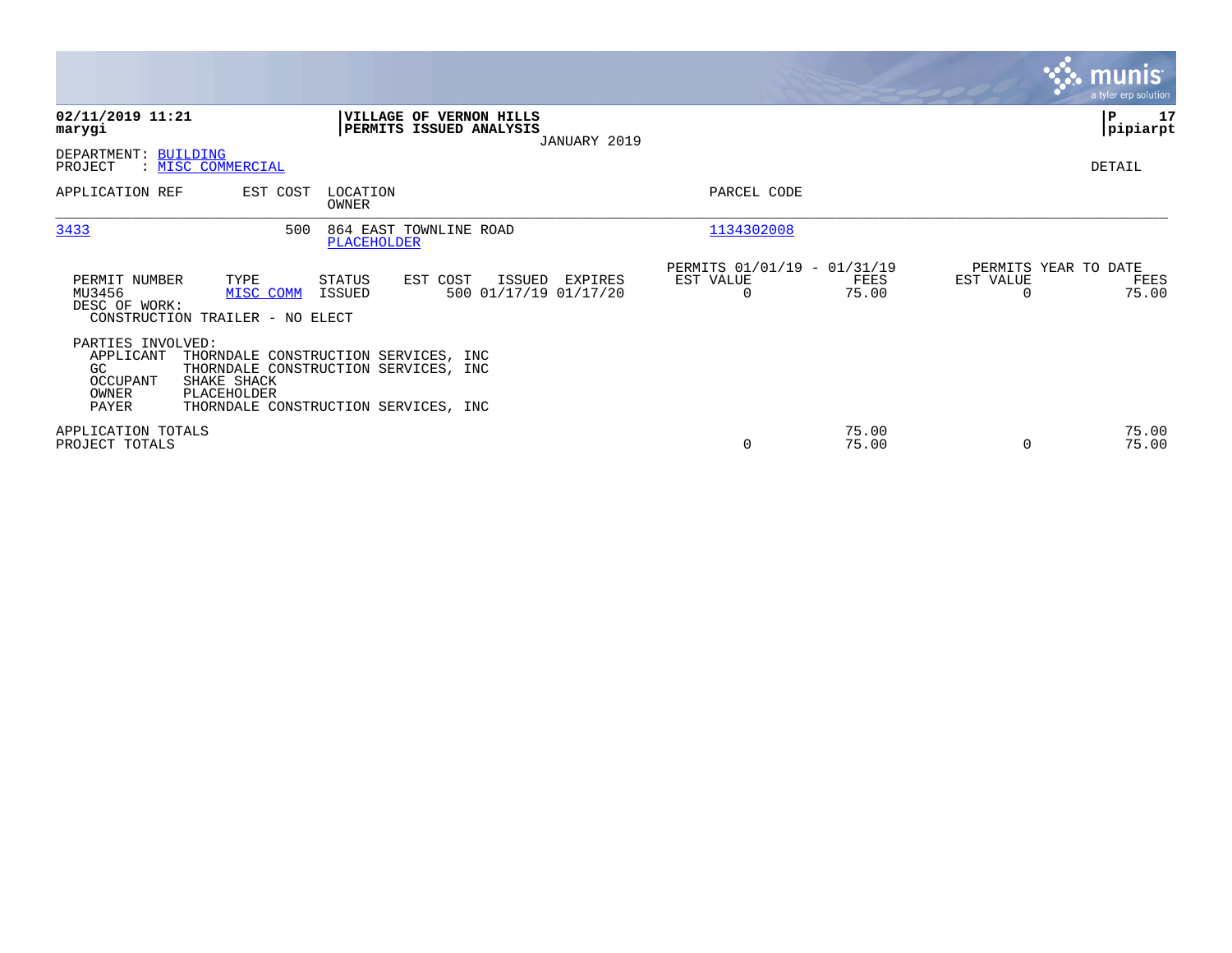|                                                                                                                                                                                                                                                             |                                                                                                                                                                                                                                                                                                         |                                |                                                           |                |                                                      |                |                                               | munis<br>a tyler erp solution |
|-------------------------------------------------------------------------------------------------------------------------------------------------------------------------------------------------------------------------------------------------------------|---------------------------------------------------------------------------------------------------------------------------------------------------------------------------------------------------------------------------------------------------------------------------------------------------------|--------------------------------|-----------------------------------------------------------|----------------|------------------------------------------------------|----------------|-----------------------------------------------|-------------------------------|
| 02/11/2019 11:21<br>marygi                                                                                                                                                                                                                                  |                                                                                                                                                                                                                                                                                                         |                                | <b>VILLAGE OF VERNON HILLS</b><br>PERMITS ISSUED ANALYSIS | JANUARY 2019   |                                                      |                |                                               | l P<br>18<br> pipiarpt        |
| DEPARTMENT: BUILDING<br>PROJECT                                                                                                                                                                                                                             | : MISC RESIDENTIAL                                                                                                                                                                                                                                                                                      |                                |                                                           |                |                                                      |                |                                               | <b>DETAIL</b>                 |
| APPLICATION REF                                                                                                                                                                                                                                             | EST COST                                                                                                                                                                                                                                                                                                | LOCATION<br>OWNER              |                                                           |                | PARCEL CODE                                          |                |                                               |                               |
| 3265                                                                                                                                                                                                                                                        | 13,200                                                                                                                                                                                                                                                                                                  | 78 SOUTHFIELD DR               | RICHARD & MELODY M JABECK                                 |                | 1506416016                                           |                |                                               |                               |
| PERMIT NUMBER<br>MU3439<br>DESC OF WORK:                                                                                                                                                                                                                    | TYPE<br>MISC RES<br>KITCHEN REMODEL/LAUNDRY RM UPDATE                                                                                                                                                                                                                                                   | <b>STATUS</b><br><b>ISSUED</b> | EST COST<br>13,200 01/09/19 01/09/20                      | ISSUED EXPIRES | PERMITS 01/01/19 - 01/31/19<br>EST VALUE<br>0        | FEES<br>132.00 | PERMITS YEAR TO DATE<br>EST VALUE<br>0        | FEES<br>132.00                |
| PARTIES INVOLVED:<br>GC.<br>OWNER<br>PLUMBER<br>PAYER                                                                                                                                                                                                       | APPLICANT JS POKORNY COMPANY INC<br>ELECTRICIA SEBA ELECTRIC CO<br>JS POKORNY COMPANY INC<br>RICHARD & MELODY M JABECK<br>R & M PLUMBING<br>JS POKORNY COMPANY INC                                                                                                                                      |                                |                                                           |                |                                                      |                |                                               |                               |
| APPLICATION TOTALS                                                                                                                                                                                                                                          |                                                                                                                                                                                                                                                                                                         |                                |                                                           |                |                                                      | 132.00         |                                               | 132.00                        |
| 3360                                                                                                                                                                                                                                                        | 20,000                                                                                                                                                                                                                                                                                                  | 881 WRITER CT                  | GRAZYNA PIWOWARCZYK                                       |                | 1516209006                                           |                |                                               |                               |
| PERMIT NUMBER<br>MU3447<br>DESC OF WORK:                                                                                                                                                                                                                    | TYPE<br>MISC RES<br>BASEMENT REMODEL/FULL BATH 3 FIXTURES                                                                                                                                                                                                                                               | <b>STATUS</b><br><b>ISSUED</b> | EST COST<br>20,000 01/11/19 01/11/20                      | ISSUED EXPIRES | PERMITS 01/01/19 - 01/31/19<br>EST VALUE<br>$\Omega$ | FEES<br>200.00 | PERMITS YEAR TO DATE<br>EST VALUE<br>$\Omega$ | FEES<br>200.00                |
| PARTIES INVOLVED:<br>ALARM<br>APPLICANT<br>CARPENTER<br>CONCRETE<br>DRYWALL<br>ELECTRICIA EMT ELECTRICAL<br>EXCAVATOR XD EXCAVATING<br>GC.<br><b>HVAC</b><br>INSULATOR<br>IRON WORK<br>LOW VOLTAG HOME TIME PRO<br>MASON<br>OWNER<br><b>ROOFER</b><br>SEWER | HOME TIME PRO<br>GRAZYNA PIWOWARCZYK<br>MKO PERFECT CARPENTRY<br>CRANA SERVICES<br>GIOVANI DRYWALL<br>GRAZYNA PIWOWARCZYK<br>ARTHUR CLIMATE CONTROL<br>MDL SERENO INSULATION<br>RESIDENTIAL STEEL FABRICATORS<br>PMW CONSTRUCTION<br>GRAZYNA PIWOWARCZYK<br>BRYJA REMODELING INC<br>HUMMEL CONSTRUCTION |                                |                                                           |                |                                                      |                |                                               |                               |
| APPLICATION TOTALS                                                                                                                                                                                                                                          |                                                                                                                                                                                                                                                                                                         |                                |                                                           |                |                                                      | 200.00         |                                               | 200.00                        |
| 3383                                                                                                                                                                                                                                                        |                                                                                                                                                                                                                                                                                                         | 5,108 13 MAYFLOWER RD          | PATRICK & KATHRYN TODD                                    |                | 1504101020                                           |                |                                               |                               |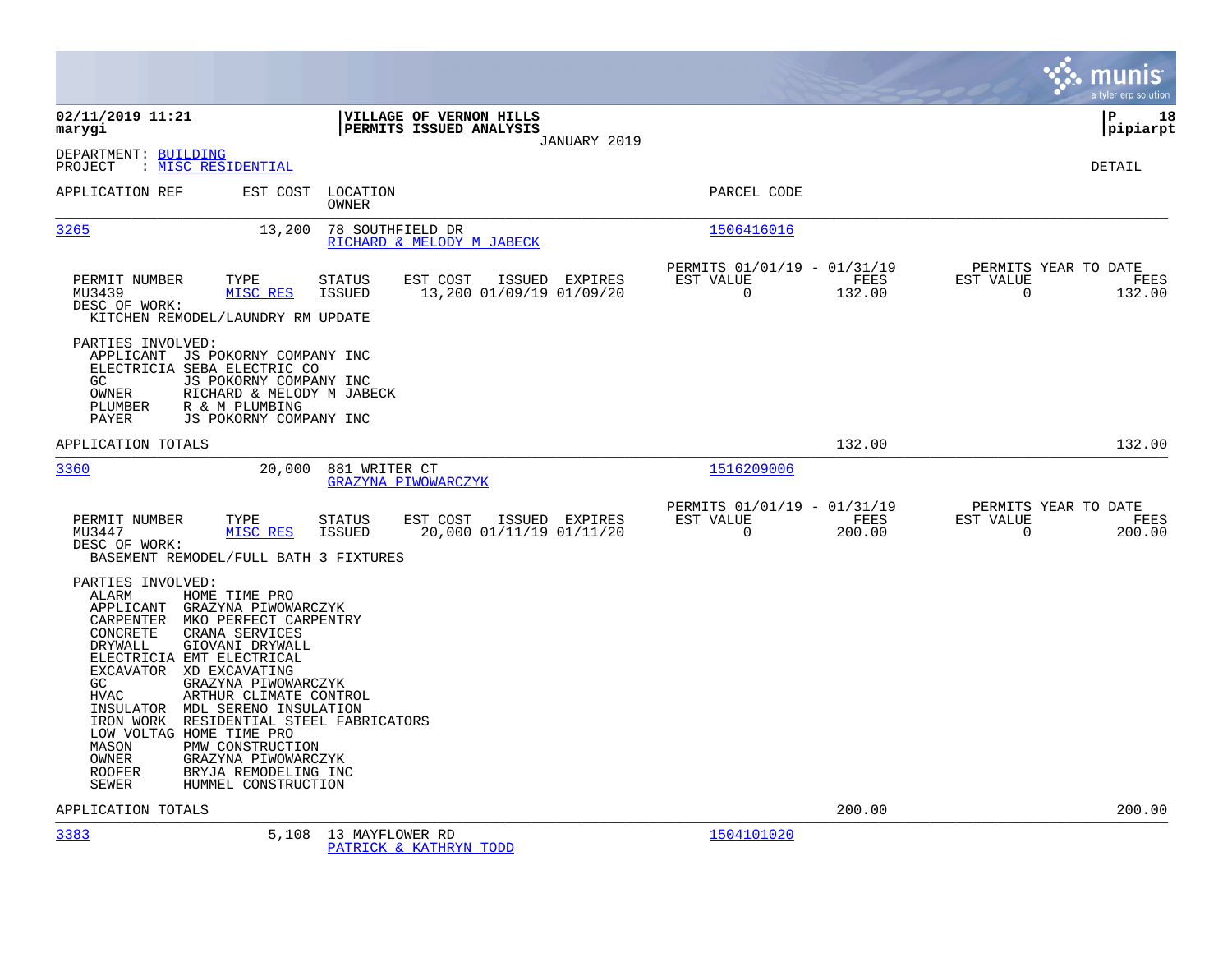|                                                                                                                                                                                                                                                                                                                                                                                                                          |                                                                                                                                                          |                                                                       | munis<br>a tyler erp solution                            |
|--------------------------------------------------------------------------------------------------------------------------------------------------------------------------------------------------------------------------------------------------------------------------------------------------------------------------------------------------------------------------------------------------------------------------|----------------------------------------------------------------------------------------------------------------------------------------------------------|-----------------------------------------------------------------------|----------------------------------------------------------|
| 02/11/2019 11:21<br>marygi                                                                                                                                                                                                                                                                                                                                                                                               | VILLAGE OF VERNON HILLS<br>PERMITS ISSUED ANALYSIS                                                                                                       |                                                                       | P<br>19<br>pipiarpt                                      |
| PERMIT NUMBER<br>TYPE                                                                                                                                                                                                                                                                                                                                                                                                    | <b>STATUS</b><br>EST COST<br>ISSUED EXPIRES<br>JANUARY 2019                                                                                              | PERMITS 01/01/19 - 01/31/19<br>EST VALUE<br>FEES                      | PERMITS YEAR TO DATE<br>EST VALUE<br>FEES                |
| DEPARTMENT: BUILDING<br>PROJECT<br>: MISC RESIDENTIAL                                                                                                                                                                                                                                                                                                                                                                    |                                                                                                                                                          |                                                                       | DETAIL                                                   |
| APPLICATION REF<br>EST COST                                                                                                                                                                                                                                                                                                                                                                                              | LOCATION<br>OWNER                                                                                                                                        | PARCEL CODE                                                           |                                                          |
| MU3430<br>MISC RES<br>DESC OF WORK:<br>INSTALL 28LFT OF INTERIOR DRAIN TILE & SUMP PUMP                                                                                                                                                                                                                                                                                                                                  | <b>ISSUED</b><br>5,108 01/04/19 01/04/20                                                                                                                 | $\mathbf 0$<br>51.08                                                  | $\mathbf 0$<br>51.08                                     |
| PARTIES INVOLVED:<br>APPLICANT US WATERPROFING<br>GC.<br>US WATERPROFING<br>OWNER<br>PATRICK & KATHRYN TODD<br>PLUMBER<br>US WATERPROFING<br>PAYER<br>US WATERPROFING                                                                                                                                                                                                                                                    |                                                                                                                                                          |                                                                       |                                                          |
| APPLICATION TOTALS                                                                                                                                                                                                                                                                                                                                                                                                       |                                                                                                                                                          | 51.08                                                                 | 51.08                                                    |
| 3403<br>1,200                                                                                                                                                                                                                                                                                                                                                                                                            | 306 OAKWOOD RD<br>THOMAS J CARTER                                                                                                                        | 1508111003                                                            |                                                          |
| PERMIT NUMBER<br>TYPE<br>MU3423<br>MISC RES<br>DESC OF WORK:<br>MOEN VALVE & TUB LINER                                                                                                                                                                                                                                                                                                                                   | EST COST<br>ISSUED EXPIRES<br>STATUS<br>ISSUED<br>1,200 01/03/19 01/03/20                                                                                | PERMITS 01/01/19 - 01/31/19<br>EST VALUE<br>FEES<br>$\Omega$<br>30.00 | PERMITS YEAR TO DATE<br>EST VALUE<br>FEES<br>30.00<br>0  |
| PARTIES INVOLVED:<br>APPLICANT<br>GC.<br>GC<br>THOMAS J CARTER<br>OWNER<br>THOMAS J CARTER<br>PLUMBER<br>PAYER                                                                                                                                                                                                                                                                                                           | BATH FITTER DBA CHICAGO BATH SYSTEM<br>BATH FITTER DBA CHICAGO BATH SYSTEM<br>BATH FITTER DBA CHICAGO BATH SYSTEM<br>BATH FITTER DBA CHICAGO BATH SYSTEM |                                                                       |                                                          |
| APPLICATION TOTALS                                                                                                                                                                                                                                                                                                                                                                                                       |                                                                                                                                                          | 30.00                                                                 | 30.00                                                    |
| 3411<br>22,000                                                                                                                                                                                                                                                                                                                                                                                                           | 654 SYCAMORE ST<br>RONALD E & LAURA M BOLANOWSKI                                                                                                         | 1132107005                                                            |                                                          |
| PERMIT NUMBER<br>TYPE<br>MU3461<br>MISC RES<br>DESC OF WORK:<br>BATHROOM ADDITION<br>ADDING 1 SINK, 1 TOILET 1 SHOWER<br>PARTIES INVOLVED:<br>APPLICANT<br>GS CONSTRUCTION<br>CARPENTER<br>GS CONSTRUCTION<br>GS CONSTRUCTION<br><b>DRYWALL</b><br>ELECTRICIA FAZA ELECTRIC SERVICES<br>GC.<br>GS CONSTRUCTION<br>OWNER<br>RONALD E & LAURA M BOLANOWSKI<br>PLUMBER<br>ACCOMPLISHED PLUMBING<br>PAYER<br>GS CONSTRUCTION | <b>STATUS</b><br>EST COST<br>ISSUED EXPIRES<br>ISSUED<br>22,000 01/18/19 01/18/20                                                                        | PERMITS 01/01/19 - 01/31/19<br>EST VALUE<br>FEES<br>0<br>220.00       | PERMITS YEAR TO DATE<br>EST VALUE<br>FEES<br>220.00<br>0 |

 $\sim$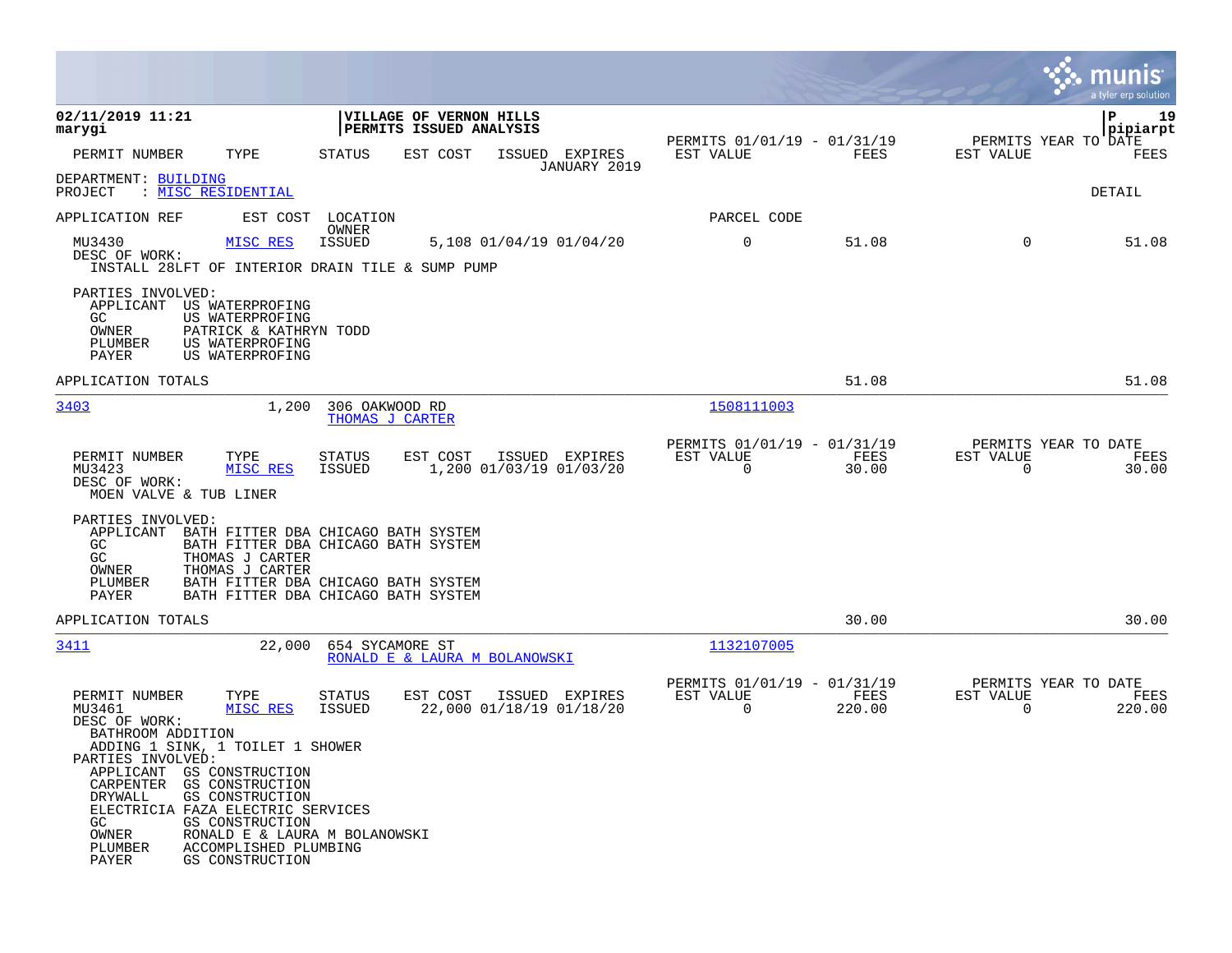|                                                                                                                                                                                                                                                                                       |                                                                                           |                                                                           | munis<br>a tyler erp solution                                        |
|---------------------------------------------------------------------------------------------------------------------------------------------------------------------------------------------------------------------------------------------------------------------------------------|-------------------------------------------------------------------------------------------|---------------------------------------------------------------------------|----------------------------------------------------------------------|
| 02/11/2019 11:21<br>marygi                                                                                                                                                                                                                                                            | VILLAGE OF VERNON HILLS<br>PERMITS ISSUED ANALYSIS<br>JANUARY 2019                        |                                                                           | l P<br>20<br> pipiarpt                                               |
| DEPARTMENT: BUILDING<br>: MISC RESIDENTIAL<br>PROJECT                                                                                                                                                                                                                                 |                                                                                           |                                                                           | <b>DETAIL</b>                                                        |
| APPLICATION REF<br>EST COST                                                                                                                                                                                                                                                           | LOCATION<br>OWNER                                                                         | PARCEL CODE                                                               |                                                                      |
| APPLICATION TOTALS                                                                                                                                                                                                                                                                    |                                                                                           | 220.00                                                                    | 220.00                                                               |
| 3413<br>25,000                                                                                                                                                                                                                                                                        | 2 WHITE BARN ROAD<br>MICHAEL A & SUSAN R DURLACHER                                        | 1508217001                                                                |                                                                      |
| PERMIT NUMBER<br>TYPE<br>MU3473<br>MISC RES<br>DESC OF WORK:<br>KITCHEN REMODEL                                                                                                                                                                                                       | <b>STATUS</b><br>EST COST<br>ISSUED EXPIRES<br>25,000 01/29/19 01/29/20<br>ISSUED         | PERMITS 01/01/19 - 01/31/19<br>EST VALUE<br>FEES<br>$\Omega$<br>250.00    | PERMITS YEAR TO DATE<br>EST VALUE<br>FEES<br>$\mathbf 0$<br>250.00   |
| PARTIES INVOLVED:<br>APPLICANT 3 CITY REMODELING<br>3 CITY REMODELING<br>CARPENTER<br>DRYWALL<br>3 CITY REMODELING<br>ELECTRICIA BRISKO ELECTRIC<br>3 CITY REMODELING<br>GC.<br>MICHAEL A & SUSAN R DURLACHER<br>OWNER<br><b>PLUMBER</b><br>VENTURE PLG<br>3 CITY REMODELING<br>PAYER |                                                                                           |                                                                           |                                                                      |
| APPLICATION TOTALS                                                                                                                                                                                                                                                                    |                                                                                           | 250.00                                                                    | 250.00                                                               |
| 3417<br>113,188                                                                                                                                                                                                                                                                       | 208 LASALLE ST<br><b>SEAN D MCAULIFFE</b>                                                 | 1509302003                                                                |                                                                      |
| PERMIT NUMBER<br>TYPE<br>MU3460<br>MISC RES<br>DESC OF WORK:<br>BASEMENT, BATHROOOM, KICHEN REMODEL<br>ADDITION OF SINK, SHOWER AND TOILET<br>PARTIES INVOLVED:<br>APPLICANT AC HOME DESIGN<br>ELECTRICIA TM TECH ELECRTIC CORP<br>GC.<br>AC HOME DESIGN                              | <b>STATUS</b><br>EST COST<br>ISSUED EXPIRES<br><b>ISSUED</b><br>113,188 01/18/19 01/18/20 | PERMITS 01/01/19 - 01/31/19<br>EST VALUE<br>FEES<br>0<br>1,131.88         | PERMITS YEAR TO DATE<br>EST VALUE<br>FEES<br>$\mathbf 0$<br>1,131.88 |
| OWNER<br>SEAN D MCAULIFFE<br>APEX PLUMBING PROS, LLC<br>PLUMBER                                                                                                                                                                                                                       |                                                                                           |                                                                           |                                                                      |
| APPLICATION TOTALS                                                                                                                                                                                                                                                                    |                                                                                           | 1,131.88                                                                  | 1,131.88                                                             |
| 3444<br>27,000                                                                                                                                                                                                                                                                        | 644 INSULL DRIVE<br><b>PLACEHOLDER</b>                                                    | 1133216012                                                                |                                                                      |
| PERMIT NUMBER<br>TYPE<br>MISC RES<br>MU3478<br>DESC OF WORK:<br><b>BASEMENT</b>                                                                                                                                                                                                       | EST COST<br>ISSUED EXPIRES<br>STATUS<br>27,000 01/28/19 01/28/20<br>ISSUED                | PERMITS 01/01/19 - 01/31/19<br>EST VALUE<br>FEES<br>$\mathbf 0$<br>270.00 | PERMITS YEAR TO DATE<br>EST VALUE<br>FEES<br>0<br>270.00             |

PARTIES INVOLVED: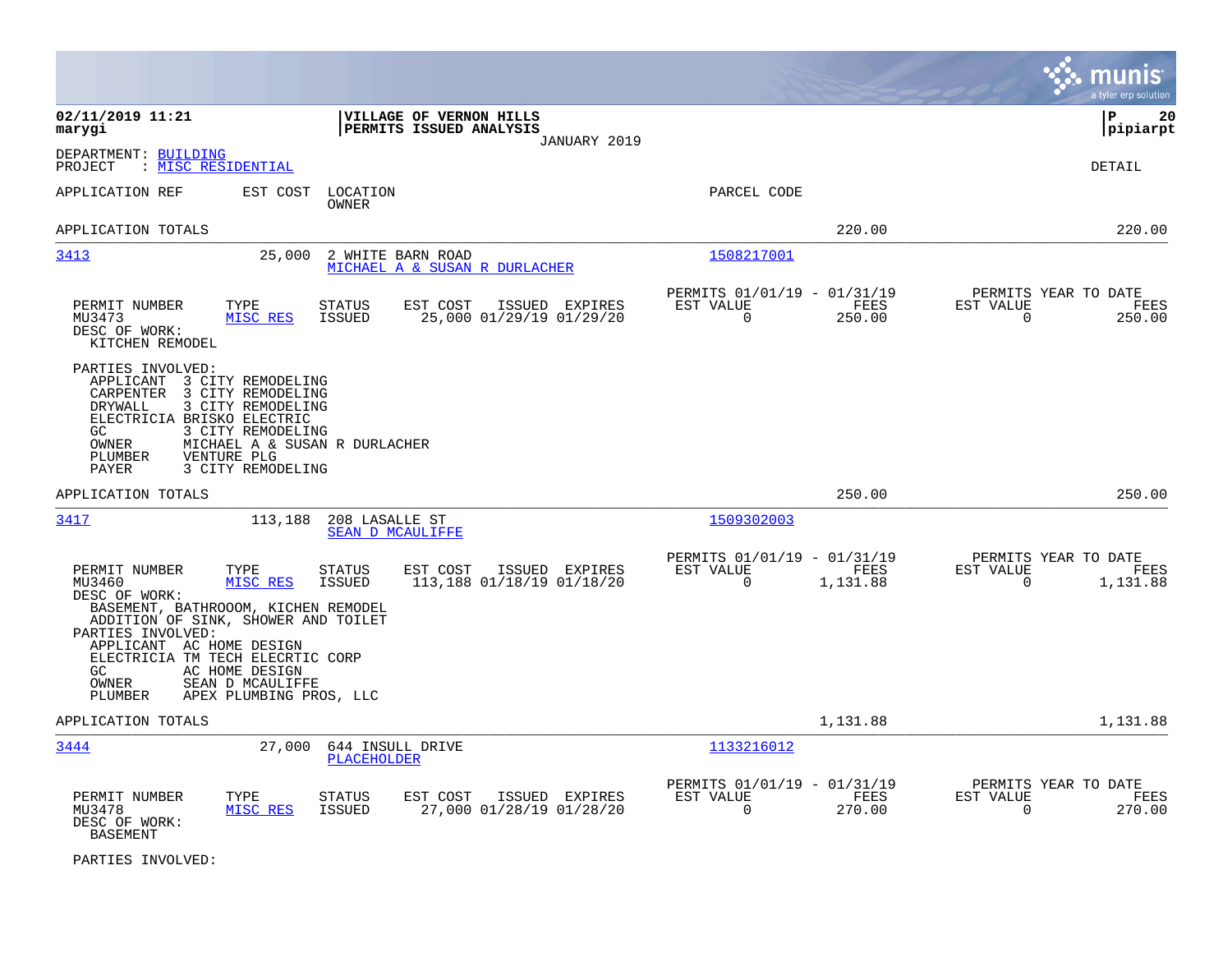|                                                                                                                                                                                                                                                                                                     |                                                                           | <b>munis</b><br>a tyler erp solution |
|-----------------------------------------------------------------------------------------------------------------------------------------------------------------------------------------------------------------------------------------------------------------------------------------------------|---------------------------------------------------------------------------|--------------------------------------|
| 02/11/2019 11:21<br>marygi                                                                                                                                                                                                                                                                          | VILLAGE OF VERNON HILLS<br><b>PERMITS ISSUED ANALYSIS</b><br>JANUARY 2019 | 21<br>ΙP<br> pipiarpt                |
| DEPARTMENT: BUILDING<br>PROJECT<br>: MISC RESIDENTIAL                                                                                                                                                                                                                                               |                                                                           | DETAIL                               |
| APPLICATION REF<br>EST COST<br>LOCATION<br>OWNER<br>APPLICANT<br>BROBERTSCONSTRUCTION<br>CARPENTER<br>TONGUE & GROOVE CARPENTRY<br>DRYWALL<br>ANGEL'S DRYWALL & PAINTING<br>ELECTRICIA<br>DRETSCH ELECTRIC<br>GC<br><b>BROBERTSCONSTRUCTION</b><br>INSULATOR<br>THERMA SEAL<br>OWNER<br>PLACEHOLDER | PARCEL CODE                                                               |                                      |
| APPLICATION TOTALS<br>PROJECT TOTALS                                                                                                                                                                                                                                                                | 0<br>2,284.96                                                             | 270.00<br>270.00<br>2,284.96<br>0    |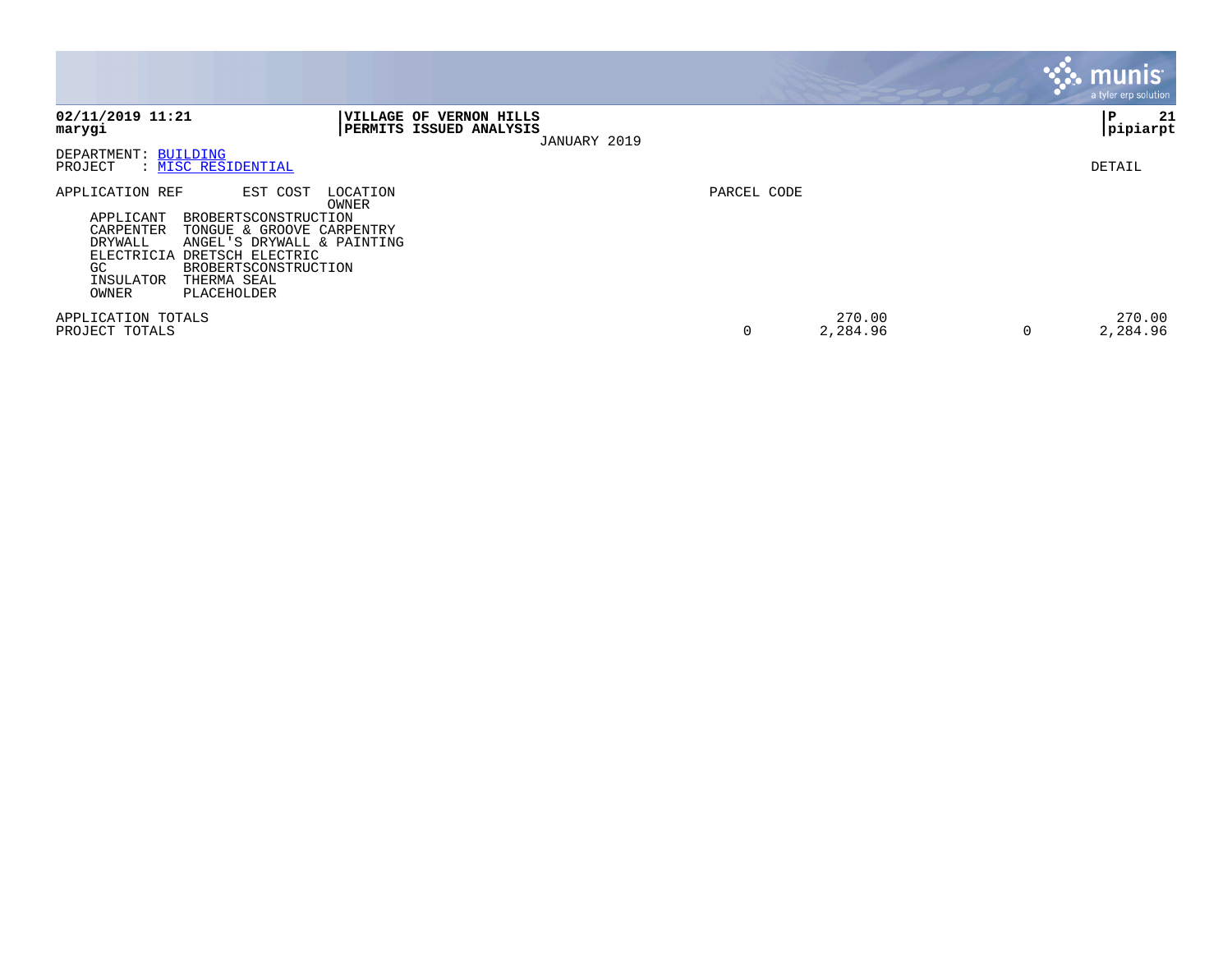|                                                                                                                                                                                                                                    |                                                                                                      | munis<br>a tyler erp solution         |
|------------------------------------------------------------------------------------------------------------------------------------------------------------------------------------------------------------------------------------|------------------------------------------------------------------------------------------------------|---------------------------------------|
| 02/11/2019 11:21<br>VILLAGE OF VERNON HILLS<br>PERMITS ISSUED ANALYSIS<br>marygi<br>JANUARY 2019                                                                                                                                   |                                                                                                      | P<br>22<br> pipiarpt                  |
| DEPARTMENT: BUILDING<br>: REROOF<br>PROJECT                                                                                                                                                                                        |                                                                                                      | <b>DETAIL</b>                         |
| APPLICATION REF<br>EST COST LOCATION<br><b>OWNER</b>                                                                                                                                                                               | PARCEL CODE                                                                                          |                                       |
| 3409<br>5,400<br>545 LAKEVIEW PKY<br>V LAND VERNON HILLS LLC                                                                                                                                                                       | 1503101004                                                                                           |                                       |
| PERMIT NUMBER<br>TYPE<br>EST COST<br>ISSUED EXPIRES<br><b>STATUS</b><br>MU3433<br><b>ISSUED</b><br>5,400 01/07/19 01/07/20<br><b>REROOF</b><br>DESC OF WORK:<br><b>REROOF</b>                                                      | PERMITS 01/01/19 - 01/31/19<br>EST VALUE<br>FEES<br>EST VALUE<br>$\mathbf 0$<br>$\mathbf 0$<br>75.00 | PERMITS YEAR TO DATE<br>FEES<br>75.00 |
| PARTIES INVOLVED:<br>FEZE ROOFING INC<br>APPLICANT<br>GC<br>FEZE ROOFING INC<br><b>OCCUPANT</b><br><b>JASONS DELI</b><br>V LAND VERNON HILLS LLC<br>OWNER<br><b>PAYER</b><br>FEZE ROOFING INC<br>FEZE ROOFING INC<br><b>ROOFER</b> |                                                                                                      |                                       |
| APPLICATION TOTALS                                                                                                                                                                                                                 | 75.00                                                                                                | 75.00                                 |
| 3424<br>3,500<br>349 CHERRY VALLEY RD<br><b>EKATERINA BORING</b>                                                                                                                                                                   | 1508107056                                                                                           |                                       |
| PERMIT NUMBER<br>TYPE<br><b>STATUS</b><br>EST COST<br>ISSUED EXPIRES<br>COMPLT<br>3,500 01/10/19 02/05/20<br>MU3445<br><b>REROOF</b><br>DESC OF WORK:<br><b>REROOF</b>                                                             | PERMITS 01/01/19 - 01/31/19<br>EST VALUE<br>EST VALUE<br>FEES<br>$\mathbf 0$<br>50.00<br>$\mathbf 0$ | PERMITS YEAR TO DATE<br>FEES<br>50.00 |
| PARTIES INVOLVED:<br>GENERAL ROOFING INC<br>APPLICANT<br>GC<br>GENERAL ROOFING INC<br>EKATERINA BORING<br>OWNER<br>PAYER<br>GENERAL ROOFING INC<br><b>ROOFER</b><br>GENERAL ROOFING INC                                            |                                                                                                      |                                       |
| APPLICATION TOTALS<br>PROJECT TOTALS                                                                                                                                                                                               | 50.00<br>$\mathbf 0$<br>125.00<br>$\Omega$                                                           | 50.00<br>125.00                       |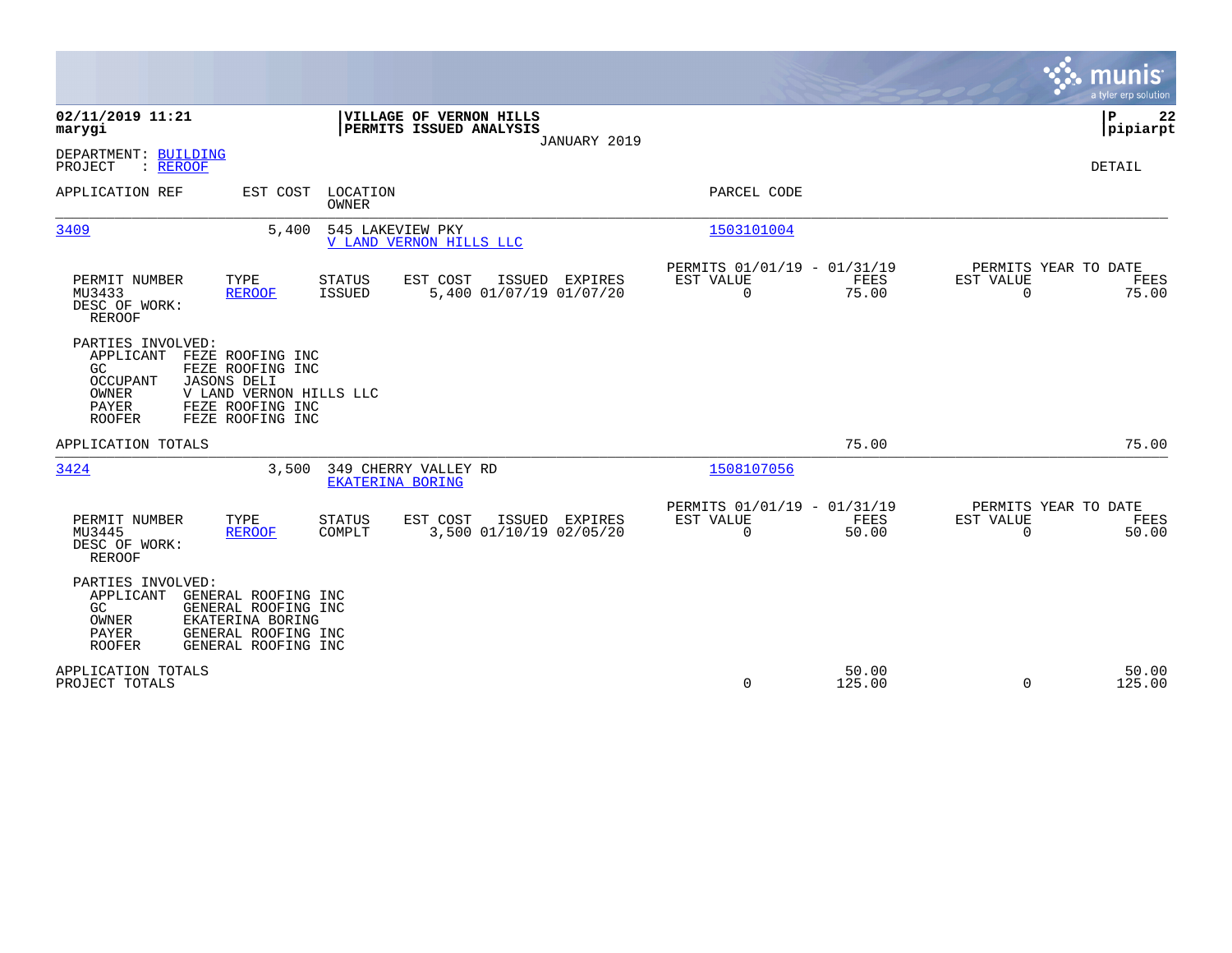|                                                                                                                                                                                             | munis<br>a tyler erp solution                                                                                                                 |
|---------------------------------------------------------------------------------------------------------------------------------------------------------------------------------------------|-----------------------------------------------------------------------------------------------------------------------------------------------|
| 02/11/2019 11:21<br>VILLAGE OF VERNON HILLS<br>PERMITS ISSUED ANALYSIS<br>marygi                                                                                                            | P<br>23<br> pipiarpt<br>JANUARY 2019                                                                                                          |
| DEPARTMENT: BUILDING<br>PROJECT<br>: SEWER REPAIR                                                                                                                                           | <b>DETAIL</b>                                                                                                                                 |
| APPLICATION REF<br>EST COST<br>LOCATION<br>OWNER                                                                                                                                            | PARCEL CODE                                                                                                                                   |
| 3412<br>152 WEBSTER PLACE<br>4,064<br><b>CONNIE KIM</b>                                                                                                                                     | 1132416010                                                                                                                                    |
| EST COST<br>ISSUED EXPIRES<br>PERMIT NUMBER<br>TYPE<br><b>STATUS</b><br>ISSUED<br>4,064 01/08/19 01/08/20<br>MU3436<br>SEWER REP<br>DESC OF WORK:<br>SEWER REPAIR                           | PERMITS 01/01/19 - 01/31/19<br>PERMITS YEAR TO DATE<br>EST VALUE<br>FEES<br>EST VALUE<br>FEES<br>$\mathbf 0$<br>50.00<br>$\mathbf 0$<br>50.00 |
| PARTIES INVOLVED:<br>APPLICANT<br>DUANE BLANTON PLUMBING<br>GC<br>DUANE BLANTON PLUMBING<br>OWNER<br>CONNIE KIM<br>DUANE BLANTON PLUMBING<br>PLUMBER<br>PAYER<br>DUANE BLANTON PLUMBING     |                                                                                                                                               |
| APPLICATION TOTALS                                                                                                                                                                          | 50.00<br>50.00                                                                                                                                |
| 3418<br>3,500<br>413 RIVER GROVE LN<br>LAURA J WOJCIK, TRUSTEE                                                                                                                              | 1516207012                                                                                                                                    |
| PERMIT NUMBER<br>TYPE<br><b>STATUS</b><br>EST COST<br>ISSUED EXPIRES<br>3,500 01/09/19 01/09/20<br>MU3441<br>COMPLT<br>SEWER REP<br>DESC OF WORK:<br>SEWER REPAIR                           | PERMITS 01/01/19 - 01/31/19<br>PERMITS YEAR TO DATE<br>EST VALUE<br>FEES<br>EST VALUE<br>FEES<br>$\Omega$<br>$\Omega$<br>50.00<br>50.00       |
| PARTIES INVOLVED:<br>APPLICANT<br>ARROW PLUMBING INC<br>GC<br>ARROW PLUMBING INC<br>OWNER<br>LAURA J WOJCIK, TRUSTEE<br>ARROW PLUMBING INC<br>PLUMBER<br><b>PAYER</b><br>ARROW PLUMBING INC |                                                                                                                                               |
| APPLICATION TOTALS<br>PROJECT TOTALS                                                                                                                                                        | 50.00<br>50.00<br>0<br>100.00<br>$\Omega$<br>100.00                                                                                           |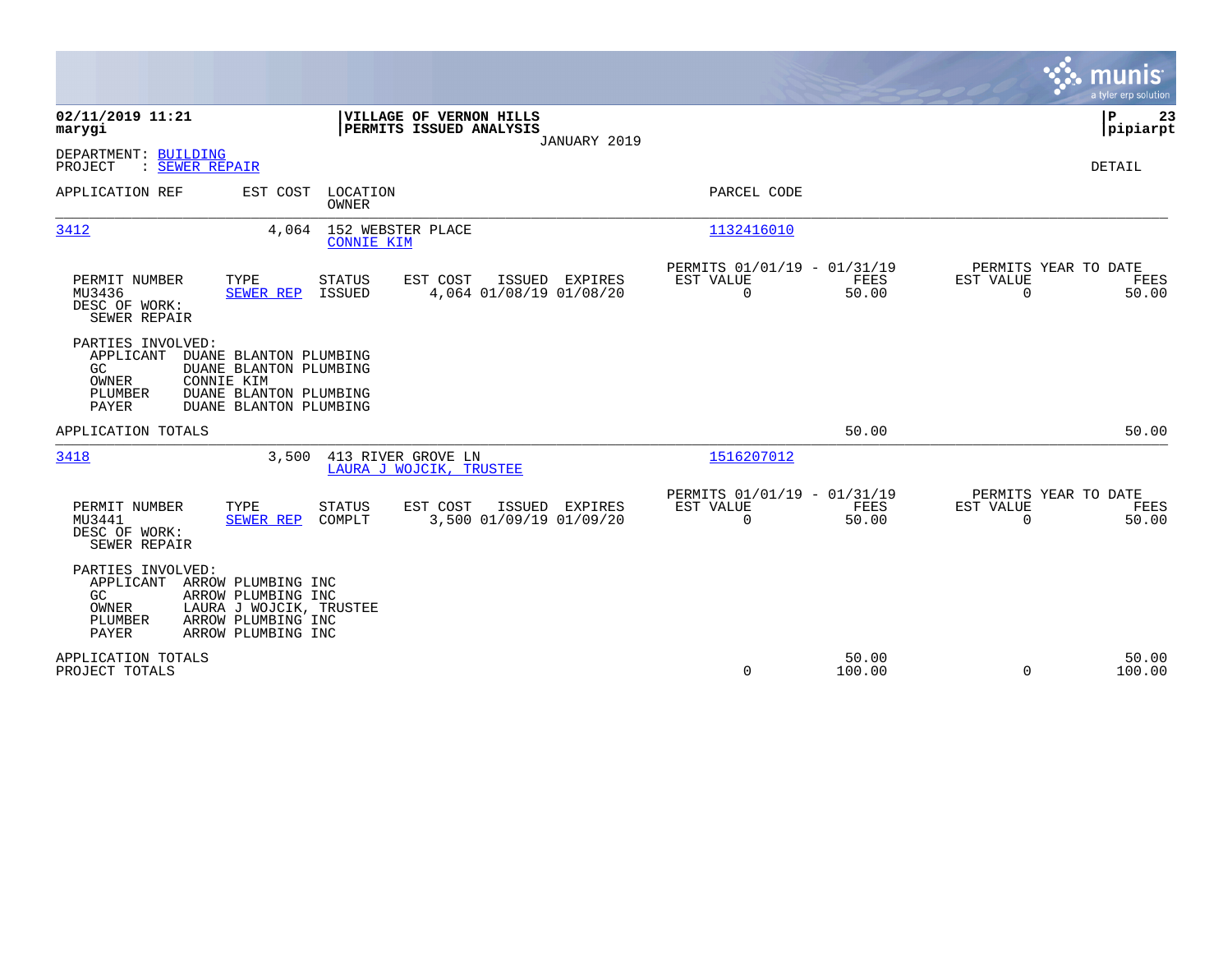|                                                                                                 |                                                  |                   |                                                    |        |                                     |                                                         |                  |                                   | <b>munis</b><br>a tyler erp solution |
|-------------------------------------------------------------------------------------------------|--------------------------------------------------|-------------------|----------------------------------------------------|--------|-------------------------------------|---------------------------------------------------------|------------------|-----------------------------------|--------------------------------------|
| 02/11/2019 11:21<br>marygi                                                                      |                                                  |                   | VILLAGE OF VERNON HILLS<br>PERMITS ISSUED ANALYSIS |        | JANUARY 2019                        |                                                         |                  |                                   | P<br>24<br> pipiarpt                 |
| DEPARTMENT: BUILDING<br>PROJECT<br>: VOICE/DATA                                                 |                                                  |                   |                                                    |        |                                     |                                                         |                  |                                   | DETAIL                               |
| APPLICATION REF                                                                                 | EST COST                                         | LOCATION<br>OWNER |                                                    |        |                                     | PARCEL CODE                                             |                  |                                   |                                      |
| 3420                                                                                            | 65,000                                           | DAVID I WEISS     | 155 EAST TOWNLINE RD                               |        |                                     | 1504109005                                              |                  |                                   |                                      |
| PERMIT NUMBER<br>MU3443<br>DESC OF WORK:                                                        | TYPE<br><b>VOICE/DATA ISSUED</b>                 | STATUS            | EST COST                                           | ISSUED | EXPIRES<br>65,000 01/10/19 01/10/20 | PERMITS 01/01/19 - 01/31/19<br>EST VALUE<br>$\mathbf 0$ | FEES<br>650.00   | PERMITS YEAR TO DATE<br>EST VALUE | FEES<br>650.00                       |
| VOICE/DATA/SOUND<br>PARTIES INVOLVED:<br>GC<br>LOW VOLTAG GMK INC<br>OCCUPANT<br>OWNER<br>PAYER | GMK INC<br>BEARS FIT<br>DAVID I WEISS<br>GMK INC |                   |                                                    |        |                                     |                                                         |                  |                                   |                                      |
| APPLICATION TOTALS<br>PROJECT TOTALS                                                            |                                                  |                   |                                                    |        |                                     | 0                                                       | 650.00<br>650.00 |                                   | 650.00<br>650.00                     |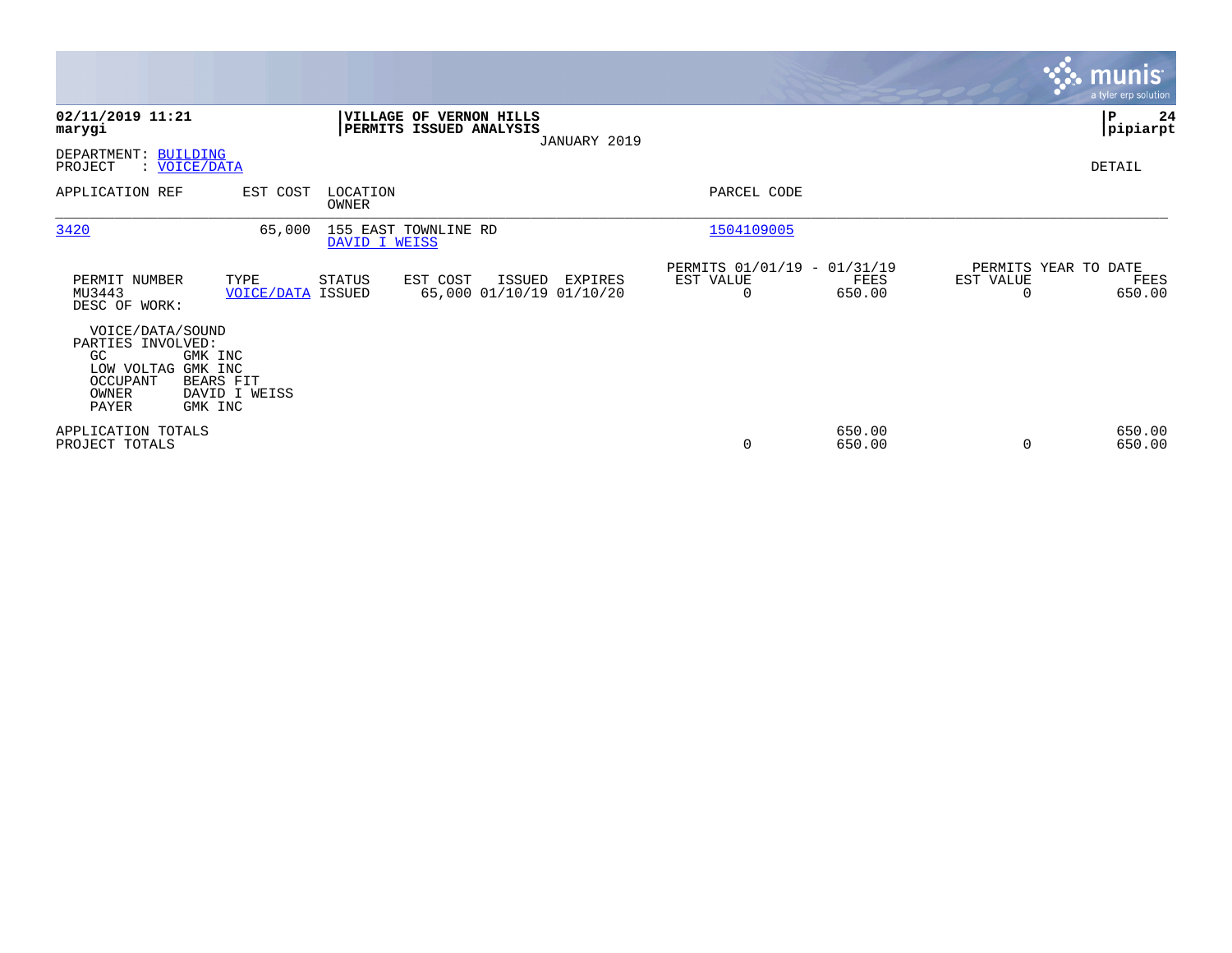|                                                                                  |                                                                                                                  |                                                                    |                                                            |                    | munis<br>a tyler erp solution                    |                 |
|----------------------------------------------------------------------------------|------------------------------------------------------------------------------------------------------------------|--------------------------------------------------------------------|------------------------------------------------------------|--------------------|--------------------------------------------------|-----------------|
| 02/11/2019 11:21<br>marygi                                                       |                                                                                                                  | VILLAGE OF VERNON HILLS<br>PERMITS ISSUED ANALYSIS<br>JANUARY 2019 |                                                            |                    | IΡ                                               | 25<br> pipiarpt |
| DEPARTMENT: BUILDING<br>: WATER HEATER<br>PROJECT                                |                                                                                                                  |                                                                    |                                                            |                    | DETAIL                                           |                 |
| APPLICATION REF                                                                  | EST COST LOCATION<br>OWNER                                                                                       |                                                                    | PARCEL CODE                                                |                    |                                                  |                 |
| 3404                                                                             | 1,032                                                                                                            | 260 NORTH FIORE PKY<br>MADHU & KSHAMA PATEL                        | 1506408014                                                 |                    |                                                  |                 |
| PERMIT NUMBER<br>MU3424<br>DESC OF WORK:<br>WATER HEATER                         | TYPE<br><b>STATUS</b><br>WATER HEAT COMPLT                                                                       | ISSUED EXPIRES<br>EST COST<br>1,032 01/03/19 01/07/20              | PERMITS 01/01/19 - 01/31/19<br>EST VALUE<br>$\overline{0}$ | FEES<br>.00        | PERMITS YEAR TO DATE<br>EST VALUE<br>$\mathbf 0$ | FEES<br>.00     |
| PARTIES INVOLVED:<br>APPLICANT<br>GC.<br>OWNER<br>PLUMBER<br>ABT<br>PAYER        | MADHU & KSHAMA PATEL<br>MADHU & KSHAMA PATEL<br>MADHU & KSHAMA PATEL<br>MADHU & KSHAMA PATEL                     |                                                                    |                                                            |                    |                                                  |                 |
| APPLICATION TOTALS                                                               |                                                                                                                  |                                                                    |                                                            | .00                |                                                  | .00             |
| 3408                                                                             | 1,690 152 BROOK HILL LANE                                                                                        | JIAN WANG & XIANG RONG XU                                          | 1509107017                                                 |                    |                                                  |                 |
| PERMIT NUMBER<br>MU3427<br>DESC OF WORK:<br>WATER HEATER                         | STATUS<br>TYPE<br>WATER HEAT COMPLT                                                                              | EST COST<br>ISSUED EXPIRES<br>1,690 01/04/19 01/04/20              | PERMITS 01/01/19 - 01/31/19<br>EST VALUE<br>$\Omega$       | FEES<br>.00        | PERMITS YEAR TO DATE<br>EST VALUE<br>$\Omega$    | FEES<br>.00     |
| PARTIES INVOLVED:<br>APPLICANT<br>GC<br>OWNER<br>PLUMBER<br>ABT<br>PAYER         | JIAN WANG & XIANG RONG XU<br>JIAN WANG & XIANG RONG XU<br>JIAN WANG & XIANG RONG XU<br>JIAN WANG & XIANG RONG XU |                                                                    |                                                            |                    |                                                  |                 |
| APPLICATION TOTALS                                                               |                                                                                                                  |                                                                    |                                                            | .00                |                                                  | .00             |
| 3416                                                                             | 500 1403 SUTTON CT<br><b>BRUCE SCHMIDT</b>                                                                       |                                                                    | 1133101083                                                 |                    |                                                  |                 |
| PERMIT NUMBER<br>MU3440<br>DESC OF WORK:<br>WATER HEATER                         | TYPE<br><b>STATUS</b><br>WATER HEAT COMPLT                                                                       | EST COST<br>ISSUED EXPIRES<br>500 01/09/19 01/09/20                | PERMITS 01/01/19 - 01/31/19<br>EST VALUE<br>0              | <b>FEES</b><br>.00 | PERMITS YEAR TO DATE<br>EST VALUE<br>0           | FEES<br>.00     |
| PARTIES INVOLVED:<br>APPLICANT BRUCE SCHMIDT<br>GC.<br>OWNER<br>PLUMBER<br>PAYER | <b>BRUCE SCHMIDT</b><br>BRUCE SCHMIDT<br>WENDRICKS-WHITE INC<br><b>BRUCE SCHMIDT</b>                             |                                                                    |                                                            |                    |                                                  |                 |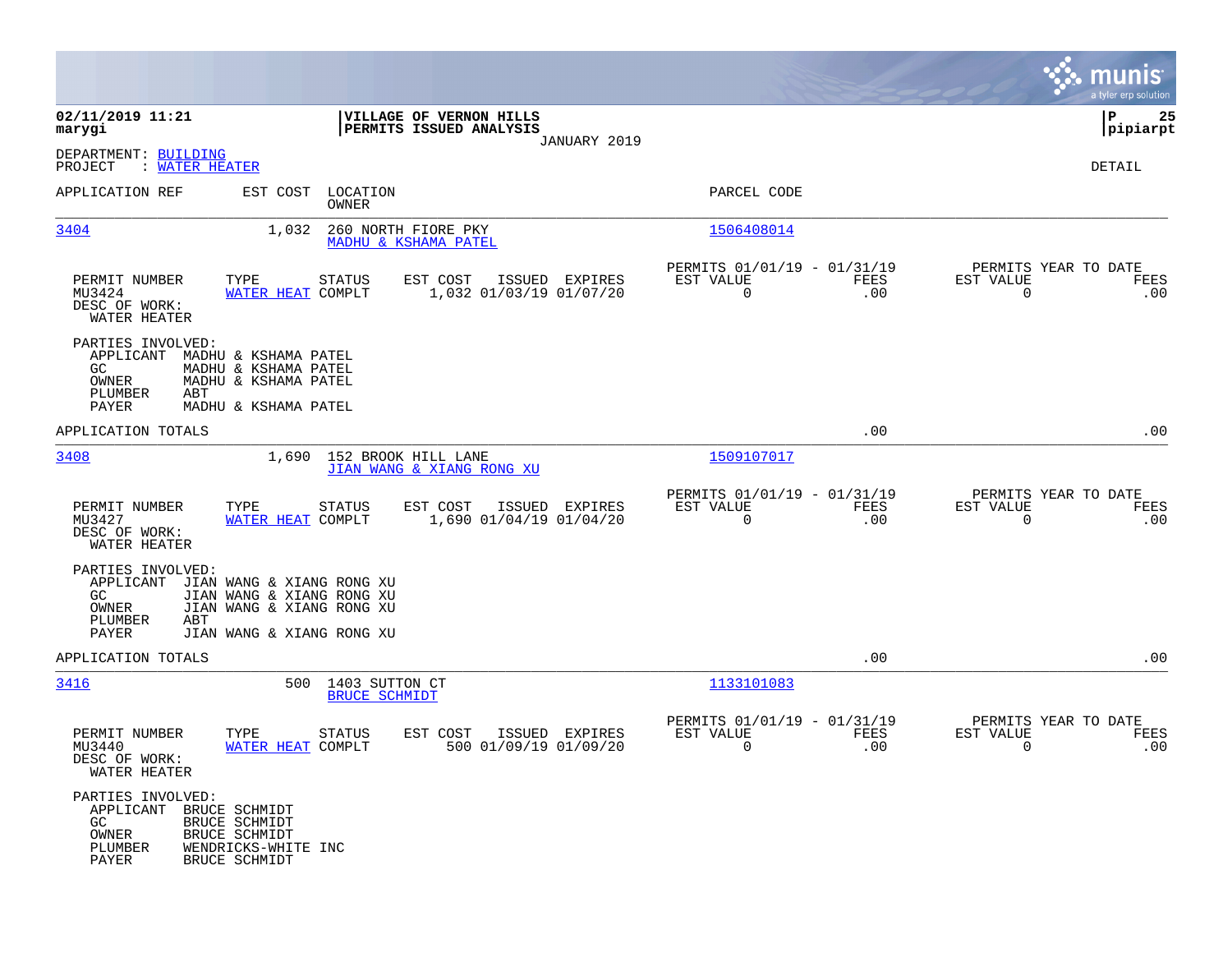|                                                                                                                                                                                                     |                                                                    |                                                         |             | munis<br>a tyler erp solution                                     |
|-----------------------------------------------------------------------------------------------------------------------------------------------------------------------------------------------------|--------------------------------------------------------------------|---------------------------------------------------------|-------------|-------------------------------------------------------------------|
| 02/11/2019 11:21<br>marygi                                                                                                                                                                          | VILLAGE OF VERNON HILLS<br>PERMITS ISSUED ANALYSIS<br>JANUARY 2019 |                                                         |             | l P<br>26<br> pipiarpt                                            |
| DEPARTMENT: BUILDING<br>PROJECT<br>: WATER HEATER                                                                                                                                                   |                                                                    |                                                         |             | DETAIL                                                            |
| APPLICATION REF<br>EST COST                                                                                                                                                                         | LOCATION<br>OWNER                                                  | PARCEL CODE                                             |             |                                                                   |
| APPLICATION TOTALS                                                                                                                                                                                  |                                                                    |                                                         | .00         | .00                                                               |
| 3422<br>500                                                                                                                                                                                         | 115 APPIAN WAY<br><b>RICHARD MATHERS</b>                           | 1505426006                                              |             |                                                                   |
| PERMIT NUMBER<br>TYPE<br>WATER HEAT COMPLT<br>MU3444<br>DESC OF WORK:<br>WATER HEATER                                                                                                               | STATUS<br>EST COST<br>ISSUED EXPIRES<br>500 01/10/19 01/10/20      | PERMITS 01/01/19 - 01/31/19<br>EST VALUE<br>0           | FEES<br>.00 | PERMITS YEAR TO DATE<br>EST VALUE<br>FEES<br>0<br>.00             |
| PARTIES INVOLVED:<br>APPLICANT<br>RICHARD MATHERS<br>GC<br>RICHARD MATHERS<br>RICHARD MATHERS<br>OWNER<br><b>DRF</b><br>PLUMBER<br>PAYER<br>RICHARD MATHERS                                         |                                                                    |                                                         |             |                                                                   |
| APPLICATION TOTALS                                                                                                                                                                                  |                                                                    |                                                         | .00         | .00                                                               |
| 887<br>3430                                                                                                                                                                                         | 1775 STANWICH RD<br>RASHAD A & SAHAR J BAHRANI                     | 1129410003                                              |             |                                                                   |
| PERMIT NUMBER<br>TYPE<br>MU3452<br>WATER HEAT ISSUED<br>DESC OF WORK:<br>WATER HEATER                                                                                                               | STATUS<br>EST COST<br>ISSUED EXPIRES<br>887 01/15/19 01/15/20      | PERMITS 01/01/19 - 01/31/19<br>EST VALUE<br>$\mathbf 0$ | FEES<br>.00 | PERMITS YEAR TO DATE<br>EST VALUE<br>FEES<br>$\mathbf 0$<br>.00   |
| PARTIES INVOLVED:<br>APPLICANT<br>KWIK SERVICE PLUMBING<br>GC<br>KWIK SERVICE PLUMBING<br>OWNER<br>RASHAD A & SAHAR J BAHRANI<br>PLUMBER<br>KWIK SERVICE PLUMBING<br>KWIK SERVICE PLUMBING<br>PAYER |                                                                    |                                                         |             |                                                                   |
| APPLICATION TOTALS                                                                                                                                                                                  |                                                                    |                                                         | .00         | .00                                                               |
| 3450<br>908                                                                                                                                                                                         | 104 AUGUSTA DR<br>SCOTT K & JAYNE M HEZNER                         | 1505403016                                              |             |                                                                   |
| PERMIT NUMBER<br>TYPE STATUS<br>MU3464<br>WATER HEAT COMPLT<br>DESC OF WORK:<br>WATER HEATER                                                                                                        | EST COST ISSUED EXPIRES<br>908 01/22/19 01/22/20                   | PERMITS 01/01/19 - 01/31/19<br>EST VALUE<br>$\Omega$    | FEES<br>.00 | PERMITS YEAR TO DATE<br>EST VALUE<br>FEES<br>$\Omega$<br>$.00 \,$ |
| PARTIES INVOLVED:<br>APPLICANT SCOTT K & JAYNE M HEZNER<br>GC<br>SCOTT K & JAYNE M HEZNER<br>OWNER<br>SCOTT K & JAYNE M HEZNER                                                                      |                                                                    |                                                         |             |                                                                   |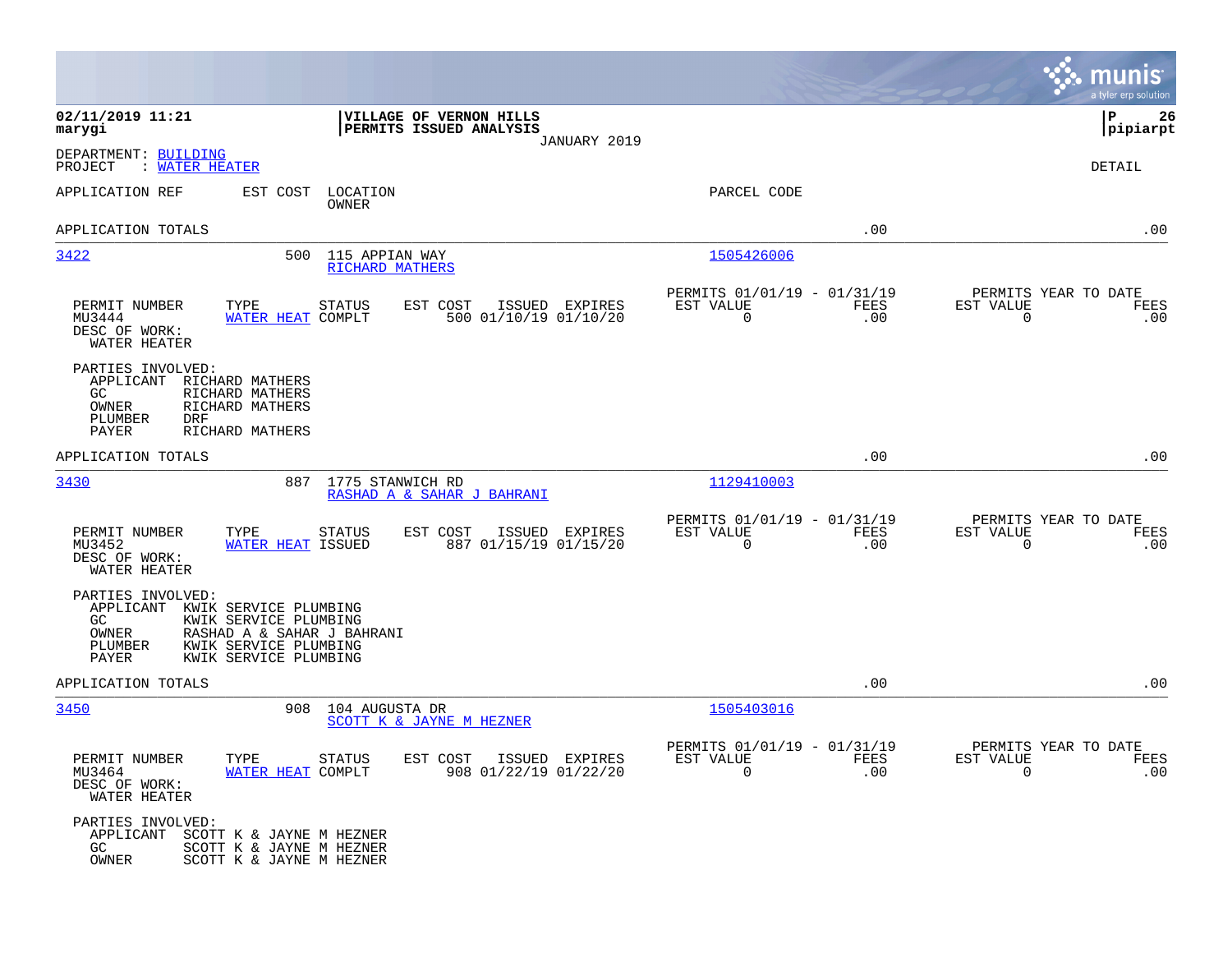|                                                                                                                                                                                               |                                                                        |                                                         |             | munis<br>a tyler erp solution                                   |
|-----------------------------------------------------------------------------------------------------------------------------------------------------------------------------------------------|------------------------------------------------------------------------|---------------------------------------------------------|-------------|-----------------------------------------------------------------|
| 02/11/2019 11:21<br>marygi                                                                                                                                                                    | VILLAGE OF VERNON HILLS<br>PERMITS ISSUED ANALYSIS<br>JANUARY 2019     |                                                         |             | P<br>27<br> pipiarpt                                            |
| DEPARTMENT: BUILDING<br>: WATER HEATER<br>PROJECT                                                                                                                                             |                                                                        |                                                         |             | DETAIL                                                          |
| APPLICATION REF<br>EST COST LOCATION<br>B. KIESGEN PLUMBING INC                                                                                                                               | OWNER                                                                  | PARCEL CODE                                             |             |                                                                 |
| PLUMBER<br><b>PAYER</b><br>SCOTT K & JAYNE M HEZNER                                                                                                                                           |                                                                        |                                                         |             |                                                                 |
| APPLICATION TOTALS                                                                                                                                                                            |                                                                        |                                                         | .00         | .00                                                             |
| 3452<br>1,000                                                                                                                                                                                 | 248 MARSEILLES ST<br><b>NATHAN &amp; LAUREN VIETS</b>                  | 1509302006                                              |             |                                                                 |
| PERMIT NUMBER<br>TYPE<br>WATER HEAT COMPLT<br>MU3466<br>DESC OF WORK:<br>WATER HEATER                                                                                                         | EST COST<br><b>STATUS</b><br>ISSUED EXPIRES<br>1,000 01/22/19 01/22/20 | PERMITS 01/01/19 - 01/31/19<br>EST VALUE<br>$\mathbf 0$ | FEES<br>.00 | PERMITS YEAR TO DATE<br>EST VALUE<br>FEES<br>$\mathbf 0$<br>.00 |
| PARTIES INVOLVED:<br>APPLICANT<br>NATHAN & LAUREN VIETS<br>GC<br>NATHAN & LAUREN VIETS<br>OWNER<br>NATHAN & LAUREN VIETS<br>PLUMBER<br>ABT<br>NATHAN & LAUREN VIETS<br>PAYER                  |                                                                        |                                                         |             |                                                                 |
| APPLICATION TOTALS                                                                                                                                                                            |                                                                        |                                                         | .00         | .00                                                             |
| 3455<br>851                                                                                                                                                                                   | 210 KNOLLWOOD LN<br>NORTH SHORE RESIDENTIAL                            | 1504303049                                              |             |                                                                 |
| PERMIT NUMBER<br>TYPE<br>MU3469<br>WATER HEAT ISSUED<br>DESC OF WORK:<br>WATER HEATER                                                                                                         | ISSUED EXPIRES<br><b>STATUS</b><br>EST COST<br>851 01/24/19 01/24/20   | PERMITS 01/01/19 - 01/31/19<br>EST VALUE<br>$\mathbf 0$ | FEES<br>.00 | PERMITS YEAR TO DATE<br>EST VALUE<br>FEES<br>0<br>.00           |
| PARTIES INVOLVED:<br>APPLICANT<br>KWIK SERVICE PLUMBING<br>GC<br>KWIK SERV PLUMBING<br>OWNER<br>NORTH SHORE RESIDENTIAL<br>PLUMBER<br>KWIK SERVICE PLUMBING<br>PAYER<br>KWIK SERVICE PLUMBING |                                                                        |                                                         |             |                                                                 |
| APPLICATION TOTALS                                                                                                                                                                            |                                                                        |                                                         | .00         | .00                                                             |
| 3464<br>1,700                                                                                                                                                                                 | 151 SARATOGA CT<br>KATHERINE P REILLY                                  | 1132413061                                              |             |                                                                 |
| PERMIT NUMBER<br>TYPE<br>MU3479<br>WATER HEAT COMPLT<br>DESC OF WORK:<br>WATER HEATER                                                                                                         | EST COST<br>ISSUED EXPIRES<br><b>STATUS</b><br>1,700 01/28/19 01/28/20 | PERMITS 01/01/19 - 01/31/19<br>EST VALUE<br>$\mathbf 0$ | FEES<br>.00 | PERMITS YEAR TO DATE<br>EST VALUE<br>FEES<br>0<br>.00           |
| PARTIES INVOLVED:<br>APPLICANT KATHERINE P REILLY                                                                                                                                             |                                                                        |                                                         |             |                                                                 |

**College**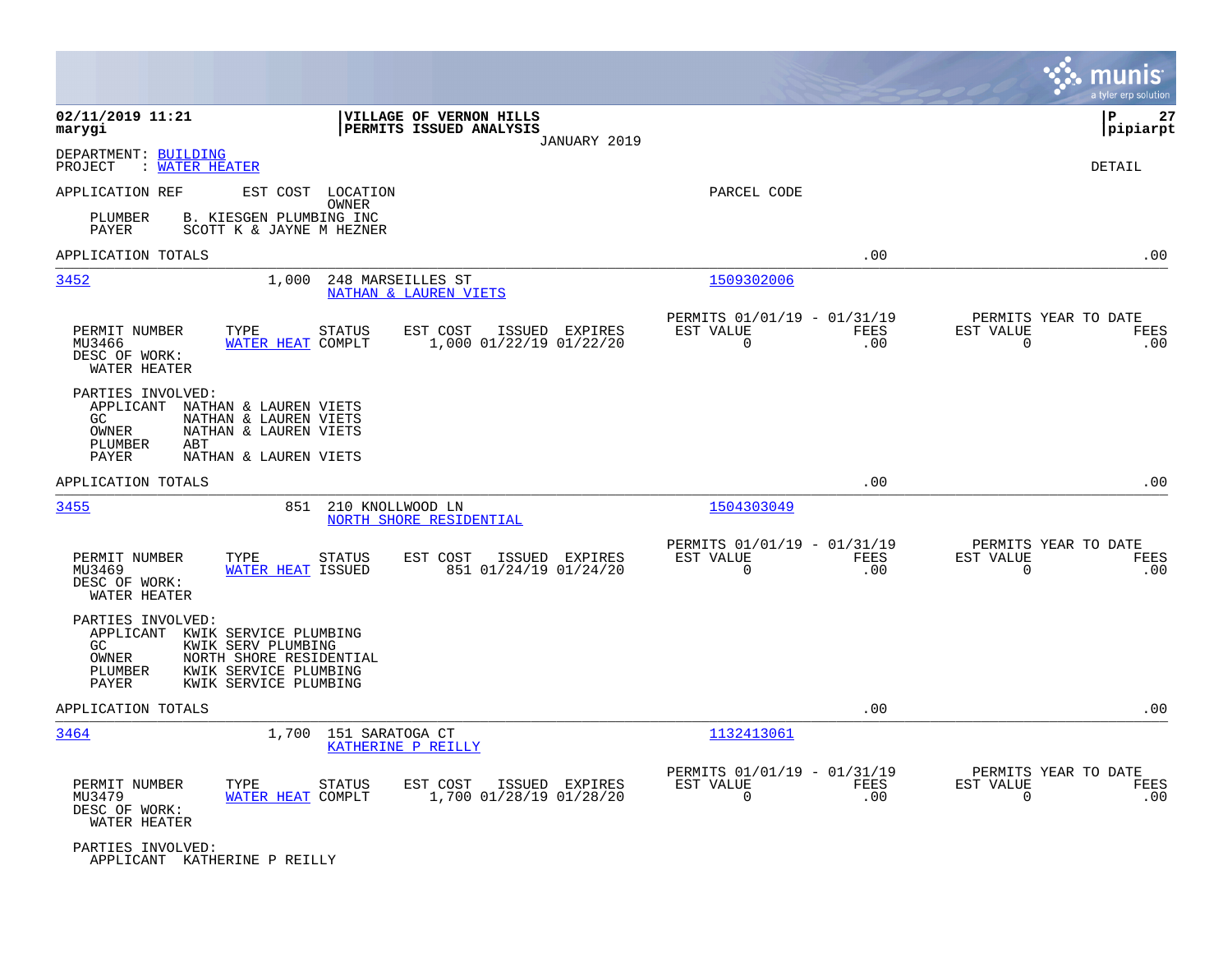|                                                                                                                                                              |             |            |          | <b>munis</b><br>a tyler erp solution |
|--------------------------------------------------------------------------------------------------------------------------------------------------------------|-------------|------------|----------|--------------------------------------|
| 02/11/2019 11:21<br><b>VILLAGE OF VERNON HILLS</b><br><b>PERMITS ISSUED ANALYSIS</b><br>marygi<br>JANUARY 2019                                               |             |            |          | 28<br>l P<br> pipiarpt               |
| DEPARTMENT: BUILDING<br>PROJECT<br>: WATER HEATER                                                                                                            |             |            |          | DETAIL                               |
| EST COST<br>APPLICATION REF<br>LOCATION<br>OWNER<br>GC<br>KATHERINE P REILLY<br>OWNER<br>KATHERINE P REILLY<br>PLUMBER<br>DRF<br>PAYER<br>KATHERINE P REILLY | PARCEL CODE |            |          |                                      |
| APPLICATION TOTALS<br>PROJECT TOTALS                                                                                                                         | 0           | .00<br>.00 | $\Omega$ | .00<br>.00                           |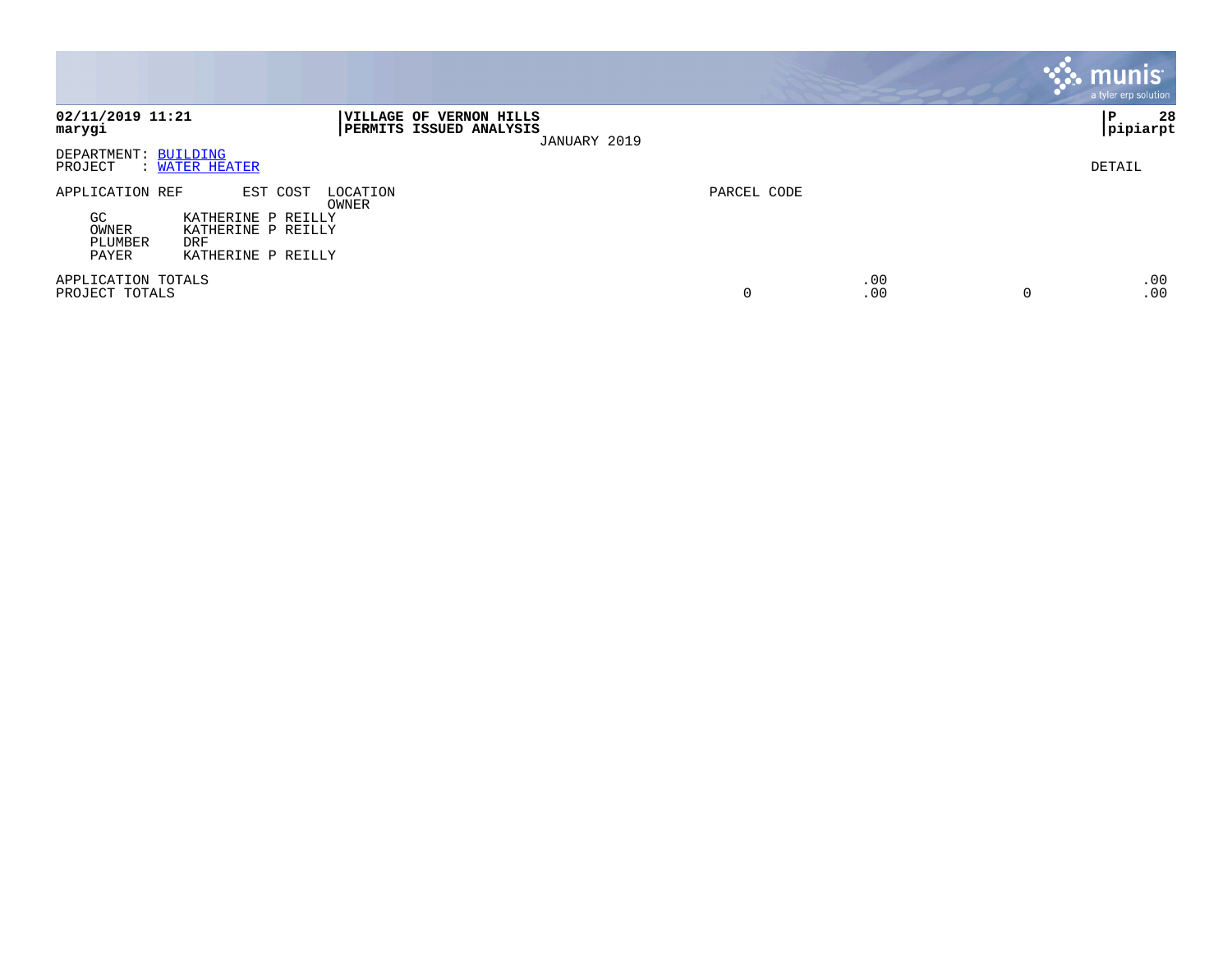|                                                                                                                                                                                                                              |                                                                                          |                                                                           | munis<br>a tyler erp solution                                      |
|------------------------------------------------------------------------------------------------------------------------------------------------------------------------------------------------------------------------------|------------------------------------------------------------------------------------------|---------------------------------------------------------------------------|--------------------------------------------------------------------|
| 02/11/2019 11:21<br>marygi                                                                                                                                                                                                   | VILLAGE OF VERNON HILLS<br>PERMITS ISSUED ANALYSIS<br>JANUARY 2019                       |                                                                           | lР<br>29<br> pipiarpt                                              |
| DEPARTMENT: BUILDING<br>: <u>SIGN</u><br>PROJECT                                                                                                                                                                             |                                                                                          |                                                                           | DETAIL                                                             |
| APPLICATION REF<br>EST COST                                                                                                                                                                                                  | LOCATION<br>OWNER                                                                        | PARCEL CODE                                                               |                                                                    |
| 3288<br>33,503                                                                                                                                                                                                               | 864 EAST TOWNLINE ROAD<br><b>PLACEHOLDER</b>                                             | 1134302008                                                                |                                                                    |
| PERMIT NUMBER<br>TYPE<br>MU3420<br><b>SIGN</b><br>DESC OF WORK:<br>SIGNS: SHAKE SHACK                                                                                                                                        | <b>STATUS</b><br>EST COST<br>ISSUED EXPIRES<br>33,503 01/03/19 01/03/20<br><b>ISSUED</b> | PERMITS 01/01/19 - 01/31/19<br>EST VALUE<br>FEES<br>583.03<br>0           | PERMITS YEAR TO DATE<br>EST VALUE<br>FEES<br>583.03<br>0           |
| PARTIES INVOLVED:<br>APPLICANT BRIGHT LIGHT SIGN<br>ELECTRICIA ABB<br>GC<br>BRIGHT LIGHT SIGN<br><b>OCCUPANT</b><br>SHAKER APARTMENTS LLC<br>OWNER<br>PLACEHOLDER<br>BRIGHT LIGHT SIGN<br>PAYER<br>BRIGHT LIGHT SIGN<br>SIGN |                                                                                          |                                                                           |                                                                    |
| APPLICATION TOTALS                                                                                                                                                                                                           |                                                                                          | 583.03                                                                    | 583.03                                                             |
| 3369<br>37,500                                                                                                                                                                                                               | 700 NORTH MILWAUKEE AVE 147<br><b>MCDONALDS</b>                                          | 1503101001                                                                |                                                                    |
| PERMIT NUMBER<br>TYPE<br>MU3431<br><b>SIGN</b><br>DESC OF WORK:<br>DRIVE THRU MENU BOARDS                                                                                                                                    | <b>STATUS</b><br>EST COST<br>ISSUED EXPIRES<br>37,500 01/04/19 01/04/20<br><b>ISSUED</b> | PERMITS 01/01/19 - 01/31/19<br>FEES<br>EST VALUE<br>$\mathbf 0$<br>435.00 | PERMITS YEAR TO DATE<br>EST VALUE<br>FEES<br>$\mathbf 0$<br>435.00 |
| PARTIES INVOLVED:<br>APPLICANT SITE ENHANCEMENT SERVICES<br>ELECTRICIA MODERN SIGNS INC<br>GC<br><b>OCCUPANT</b><br>MCDONALDS<br>MCDONALDS<br>OWNER<br>PAYER<br>MODERN SIGNS INC<br>SIGN                                     | SITE ENHANCEMENT SERVICES<br>SITE ENHANCEMENT SERVICES                                   |                                                                           |                                                                    |
| APPLICATION TOTALS                                                                                                                                                                                                           |                                                                                          | 435.00                                                                    | 435.00                                                             |
| 3436                                                                                                                                                                                                                         | 1620 NORTH MILWAUKEE AVE<br>4,000<br>FIFTH THIRD BANK                                    | 1128411008                                                                |                                                                    |
| PERMIT NUMBER<br>TYPE<br>MU3472<br><b>SIGN</b><br>DESC OF WORK:<br>SIGN CHANGE: FIFTH THIRD BANK                                                                                                                             | <b>STATUS</b><br>EST COST<br>ISSUED EXPIRES<br>4,000 01/29/19 01/29/20<br><b>ISSUED</b>  | PERMITS 01/01/19 - 01/31/19<br>EST VALUE<br>FEES<br>$\mathbf 0$<br>195.79 | PERMITS YEAR TO DATE<br>EST VALUE<br>FEES<br>$\mathbf 0$<br>195.79 |
| PARTIES INVOLVED:<br>APPLICANT SANFORD AND SIGN                                                                                                                                                                              |                                                                                          |                                                                           |                                                                    |